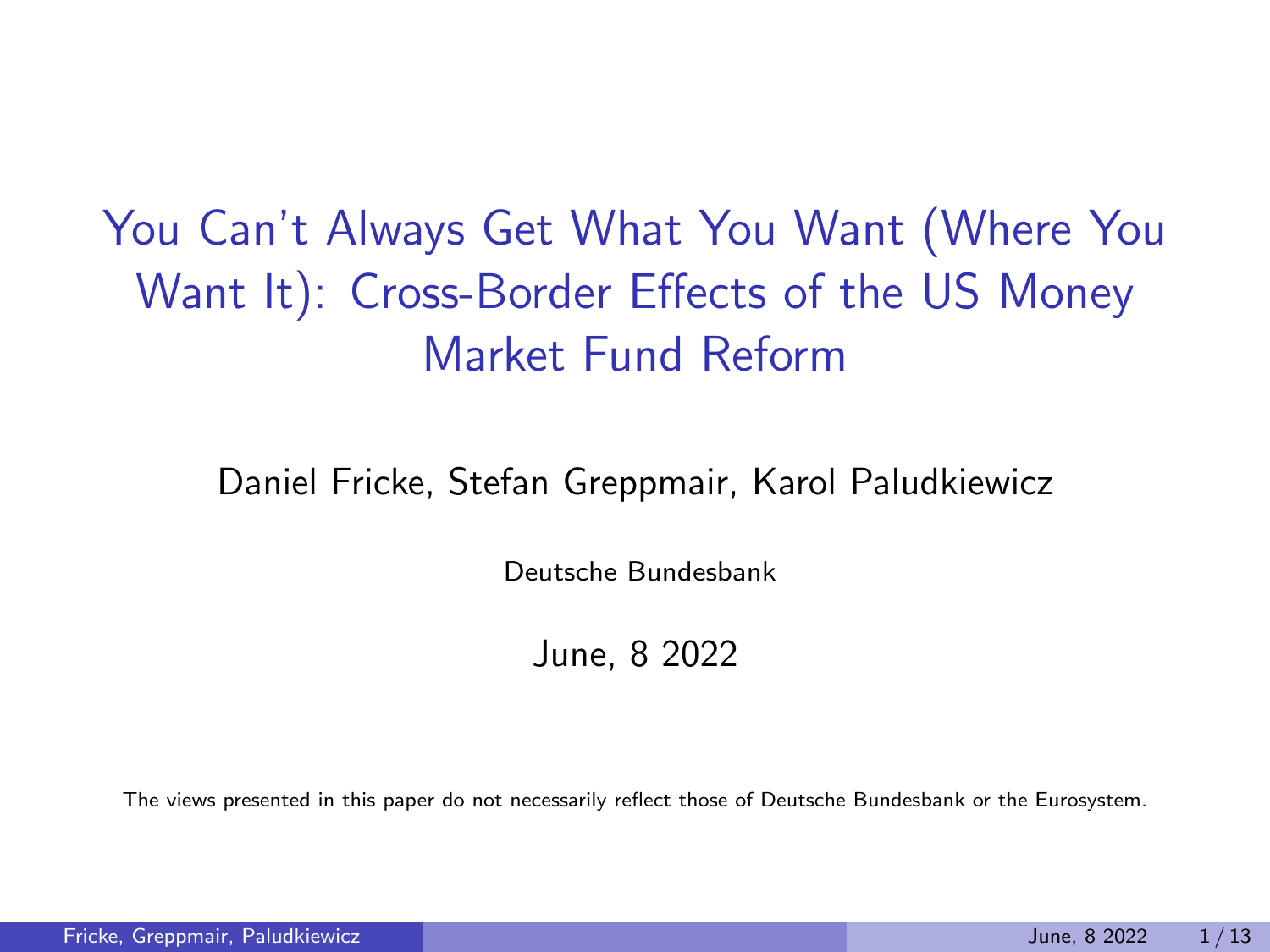#### **Motivation**

- Ongoing policy discussions on **money market funds (MMFs)** due to instabilities and strong growth:
	- $\triangleright$  Globally: USD 4.9 trillion in 2013 to USD 5.9 trillion in 2017.
	- Euro area: USD 0.9 trillion in 2013 to USD 1.3 trillion in 2017.
- Reasons for growth:
	- $\blacktriangleright$  Low interest rate environment.
	- $\triangleright$  This paper: cross-border effects of 2014 US MMF reform.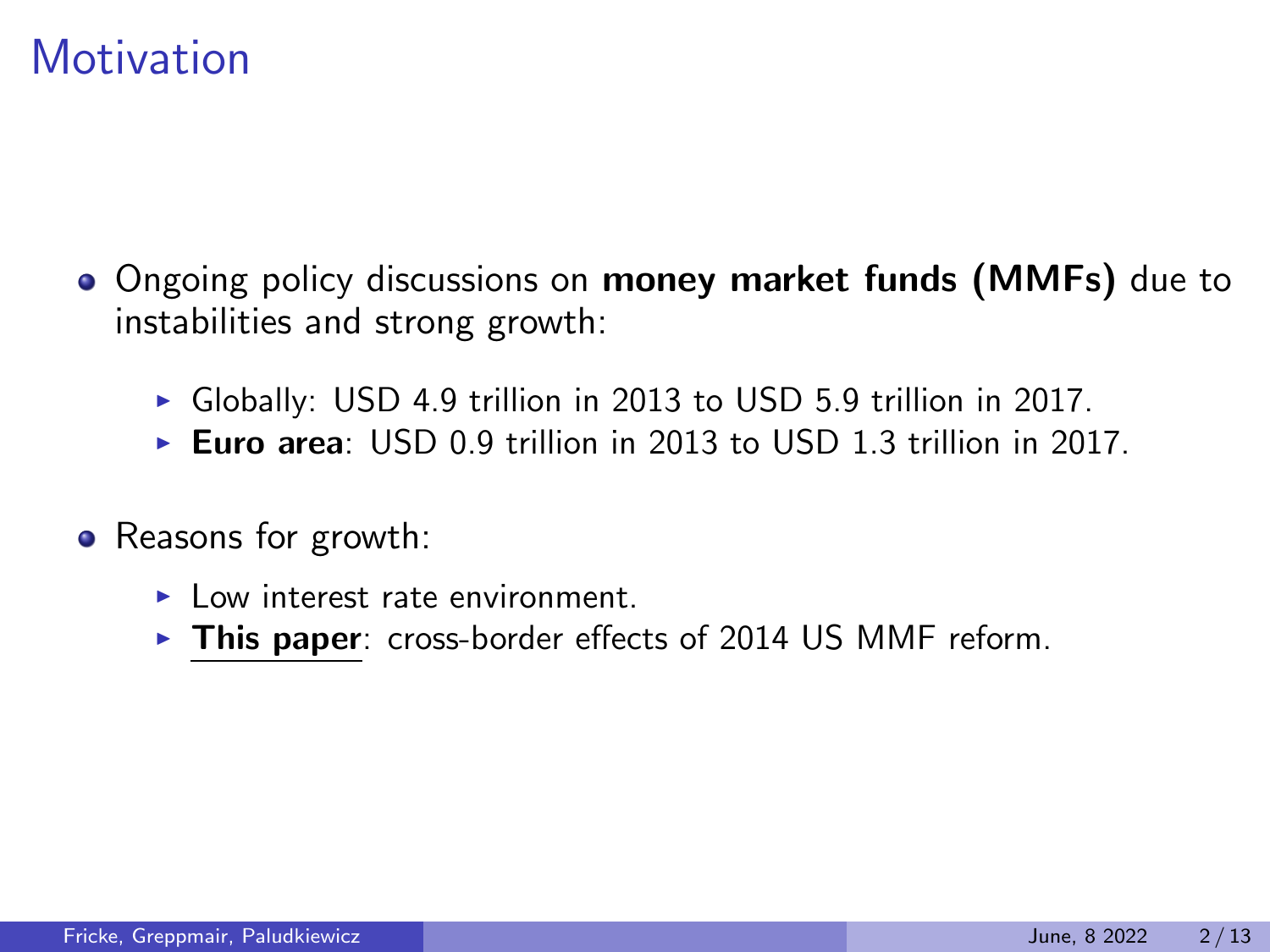<span id="page-2-0"></span>

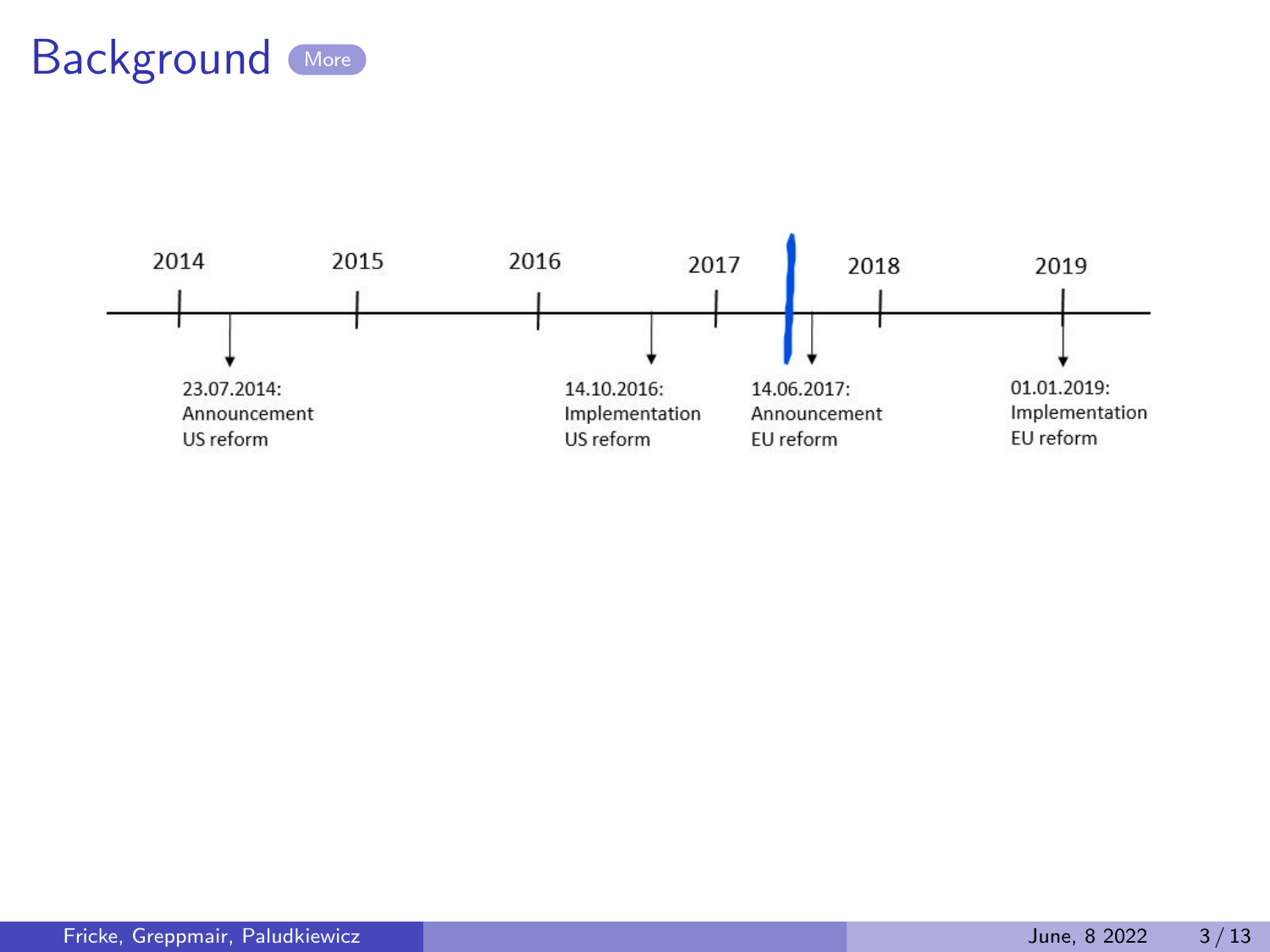



Main elements of the 2014 US MMF Reform:

**1** introduction of redemption gates and liquidity fees for all prime funds, institutional prime funds were forced to switch from a constant net asset value (CNAV) to a variable NAV (VNAV).

**Identification**: institutional USD-/EUR-focused MMFs in euro area.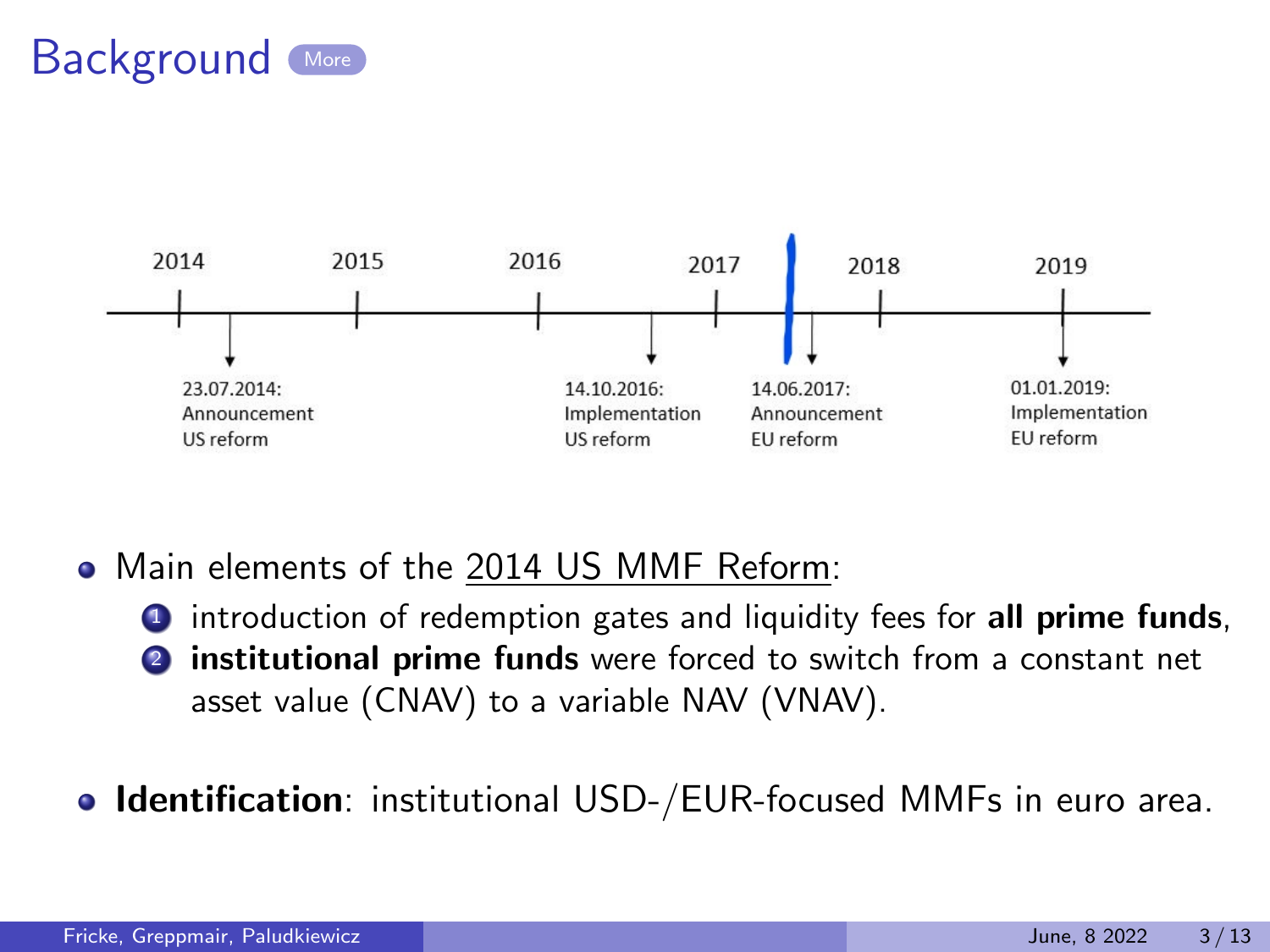#### This Paper [Literature](#page-21-0)

#### <span id="page-4-0"></span>**1** Reform-driven cross-border flows?

- Inflows of 50 EUR bn to USD funds, particularly prime CNAVs.
- Effect absent for prime VNAVs  $\rightarrow$  flows motivated by stable NAV.
- Inflows almost exclusively due to foreign investors.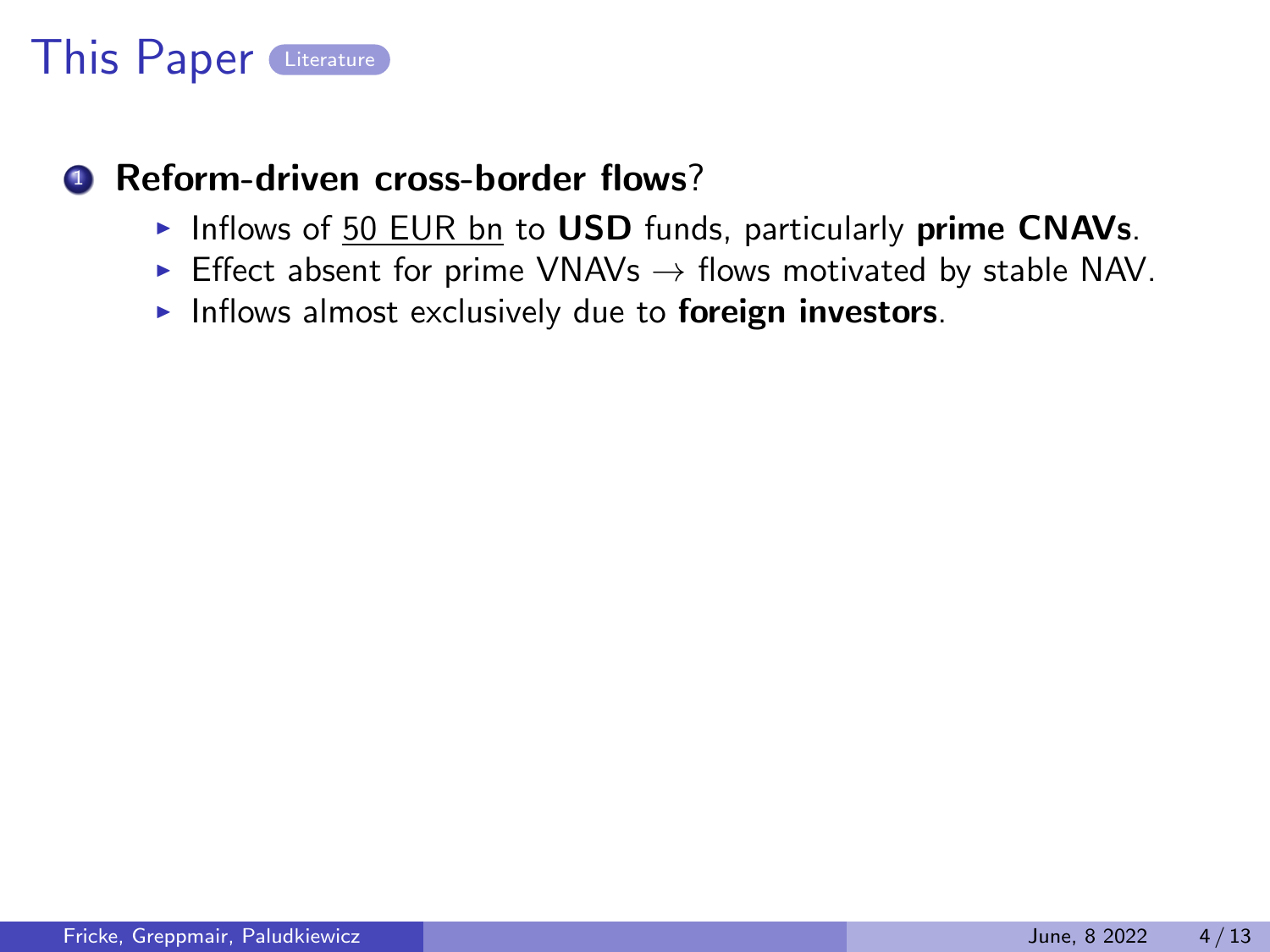# This Paper [Literature](#page-21-0)

#### **1** Reform-driven cross-border flows?

- Inflows of 50 EUR bn to USD funds, particularly prime CNAVs.
- Effect absent for prime VNAVs  $\rightarrow$  flows motivated by stable NAV.
- Inflows almost exclusively due to **foreign investors**.

#### <sup>2</sup> Economic consequences?

- In Fund level: Weaker flow-performance relationship  $+$  less risk-taking
- $S_{\text{actor}}$  level:
	- Increased concentration  $+$  larger relative importance of prime segment.
	- MMF run in March 2020 concentrated on USD prime CNAVs (LVNAVs) and driven by foreign investors.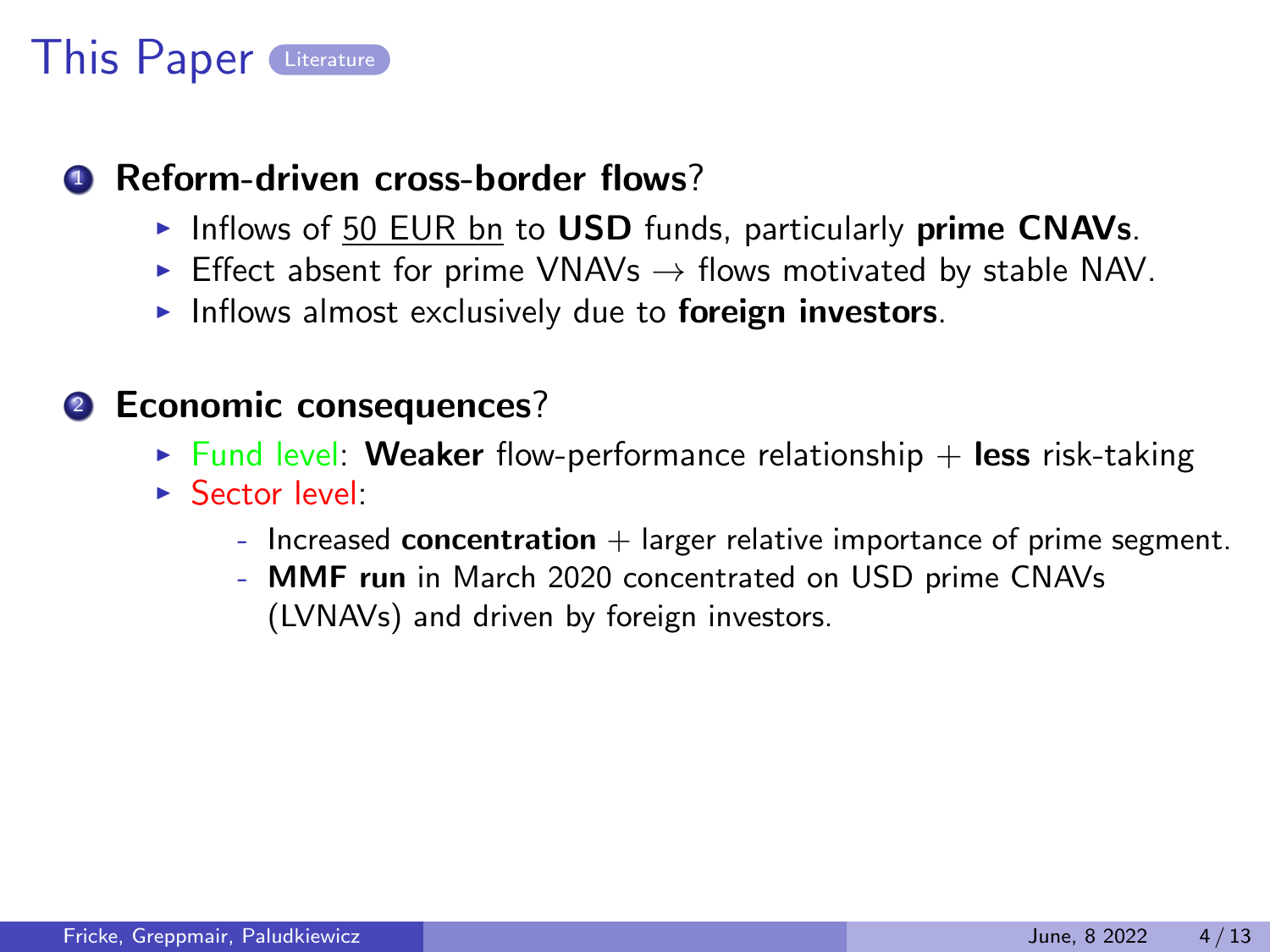# This Paper [Literature](#page-21-0)

#### **1** Reform-driven cross-border flows?

- Inflows of 50 EUR bn to USD funds, particularly prime CNAVs.
- Effect absent for prime VNAVs  $\rightarrow$  flows motivated by stable NAV.
- Inflows almost exclusively due to **foreign investors**.

#### <sup>2</sup> Economic consequences?

- In Fund level: Weaker flow-performance relationship  $+$  less risk-taking
- $S_{\text{actor}}$  level:
	- Increased concentration  $+$  larger relative importance of prime segment.
	- MMF run in March 2020 concentrated on USD prime CNAVs (LVNAVs) and driven by foreign investors.

#### • Main policy implication

 $\triangleright$  Assess potential cross-border effects of future reforms.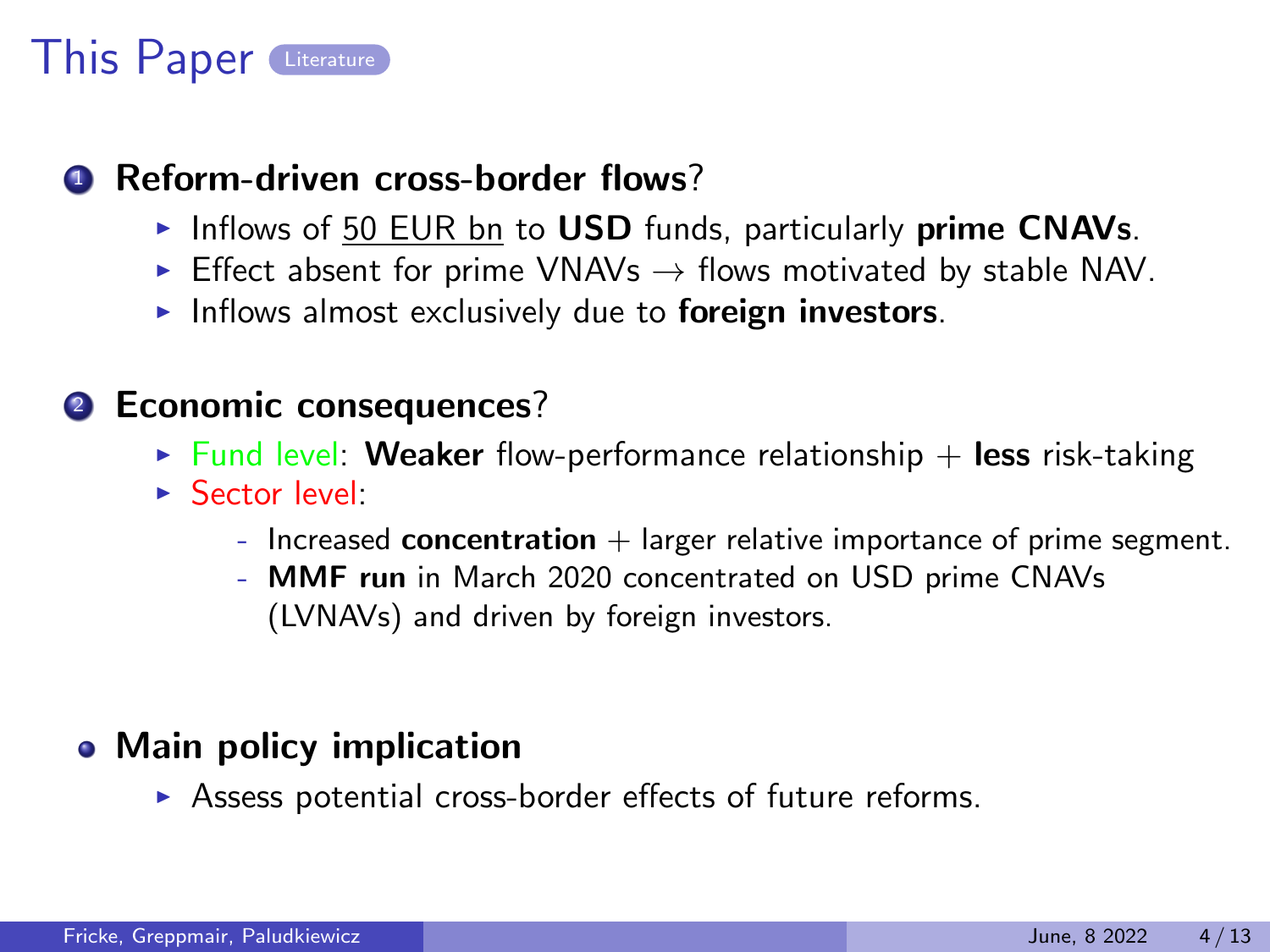#### )ata

- <span id="page-7-0"></span>• Morningstar Direct
	- $\blacktriangleright$  Flows, returns, TNA, fund characteristics
	- $\triangleright$  Portfolio holdings
- Securities Holdings Statistics [SHS](#page-22-0)
	- $\triangleright$  Ownership composition
	- $\triangleright$  Main investor groups: MFIs, ICPFs, IFs, NFCs, Foreign

- Main sample: January 2013 until May 2017
	- $\rightarrow$  121 institutional MMFs domiciled in the euro area.
		- $\star$  Prime CNAV (12 EUR, 19 USD), Prime VNAV (69 EUR, 11 USD), Public Debt CNAV (3 EUR, 7 USD)

Fund-level analysis: 5,102 fund-month (1,069 fund-quarter) obs.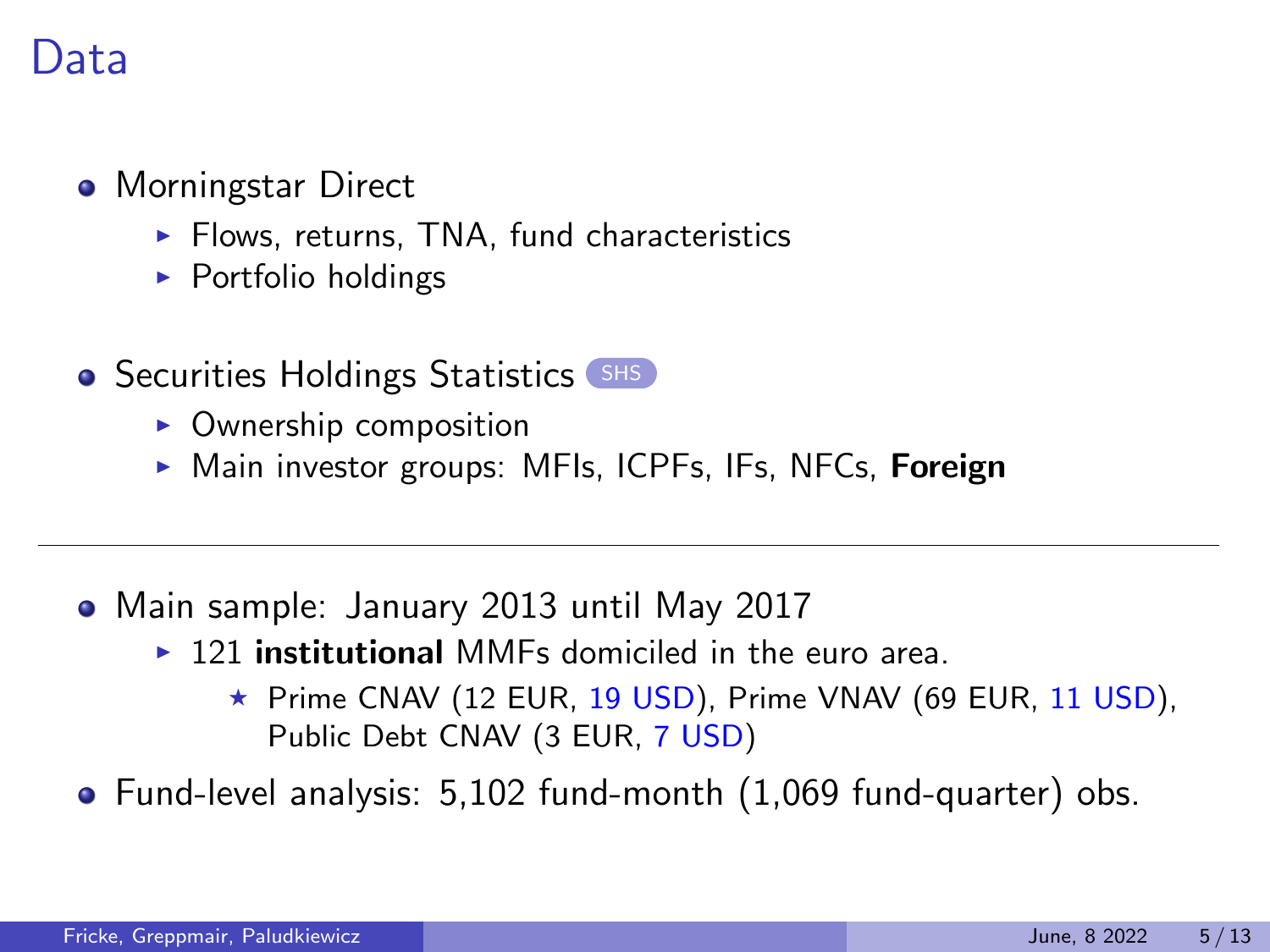# Part I Regulation-Driven Flows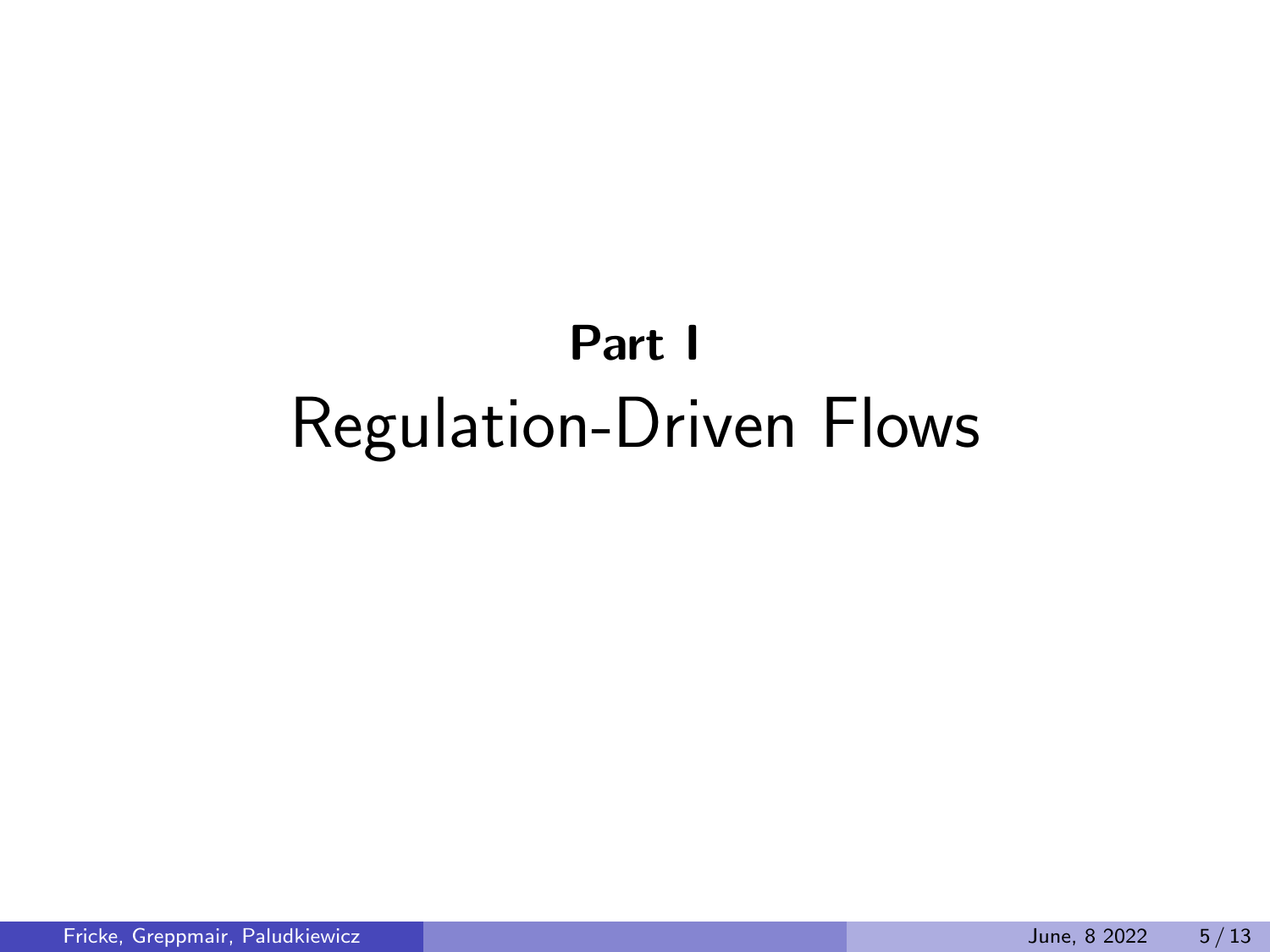#### Results: US MMF reform led to cross-border flows



(b) USD Funds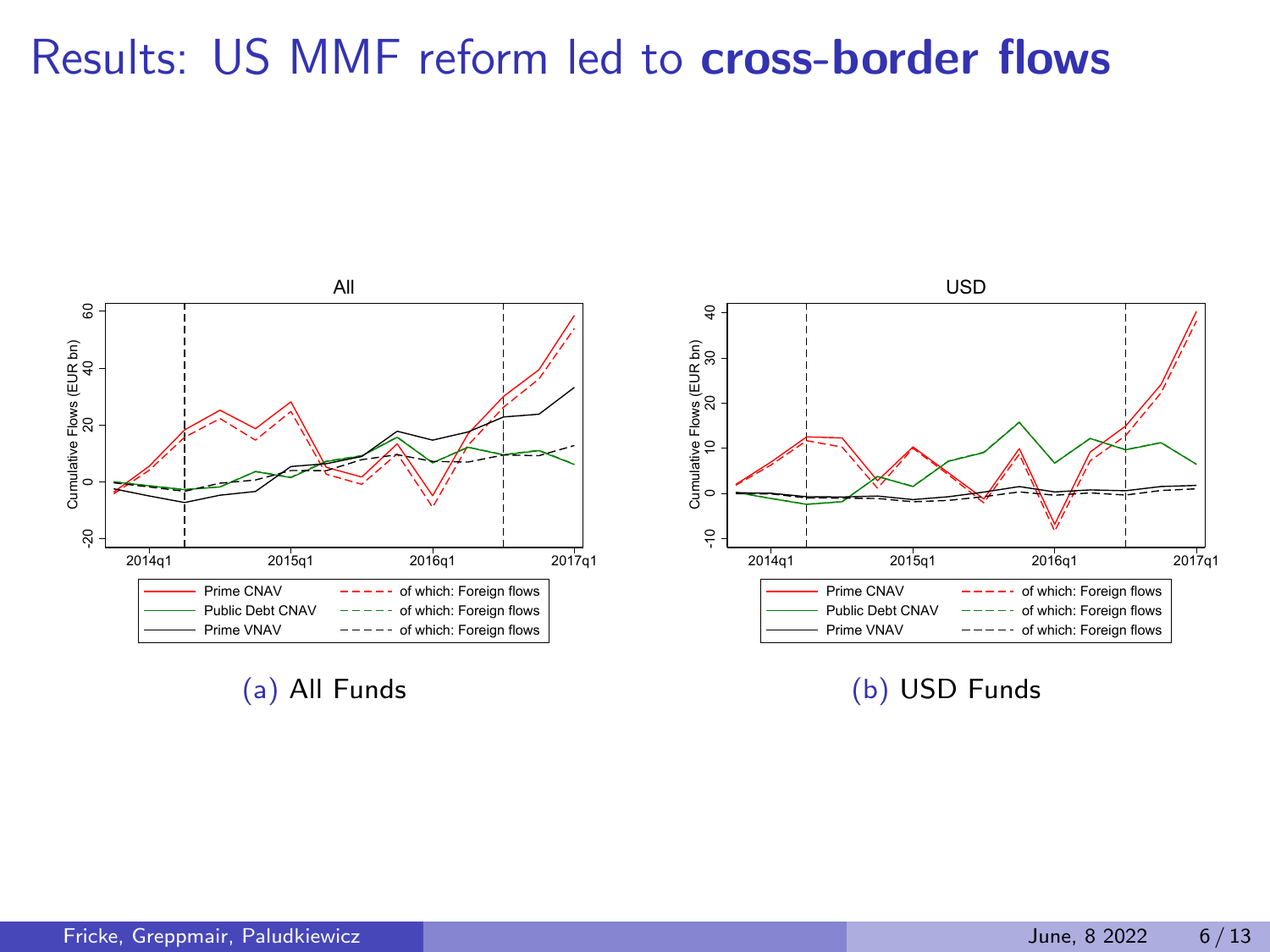#### <span id="page-10-0"></span>Results: MMF reform and flows ([Parallel Trends](#page-24-0)) ([SHS-S](#page-25-0)) [Timing](#page-23-0)) ([Family](#page-26-0)

| Dep. var.:<br><b>RelFlows</b>   | (1)<br>All           | (2)<br>Prime         | (3)<br>Prime                      | (4)<br>Prime         |
|---------------------------------|----------------------|----------------------|-----------------------------------|----------------------|
|                                 |                      |                      |                                   |                      |
| Post x USD                      | $0.0180**$<br>(2.28) | $0.0158**$<br>(2.01) | $-0.0050$<br>$(-0.58)$            |                      |
| $Post \times C$ NAV             |                      |                      | $-0.0005$                         |                      |
| Post $\times$ USD $\times$ CNAV |                      |                      | $(-0.03)$<br>$0.0364**$<br>(2.15) | $0.0359**$<br>(2.05) |
| adj. R2                         | .0160                | .0148                | .0165                             | .0150                |
| Obs.                            | 5102                 | 4667                 | 4667                              | 4667                 |
| Controls                        | Yes                  | Yes                  | Yes                               | Yes                  |
| Fund FE                         | Yes                  | Yes                  | Yes                               | Yes                  |
| Time FE                         | Yes                  | Yes                  | Yes                               |                      |
| Time x USD FE                   | No                   | No                   | No                                | Yes                  |
| Time x CNAV FF                  | No                   | No                   | No                                | Yes                  |

 $Post = 1$  after October 2015

| Fricke, Greppmair, Paludkiewicz |  | June. 8 2022 | 7/13 |
|---------------------------------|--|--------------|------|
|---------------------------------|--|--------------|------|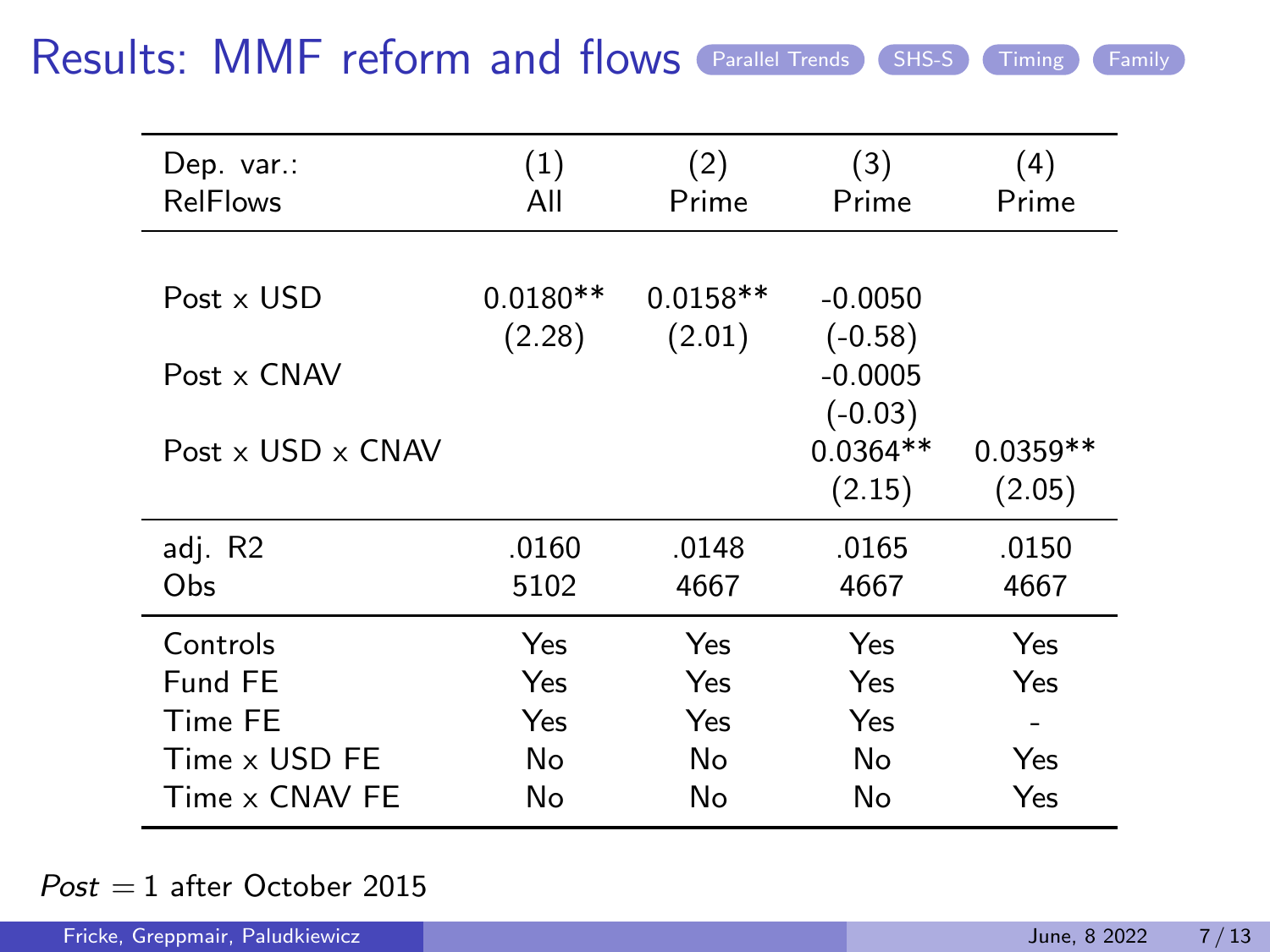# Part II Economic Consequences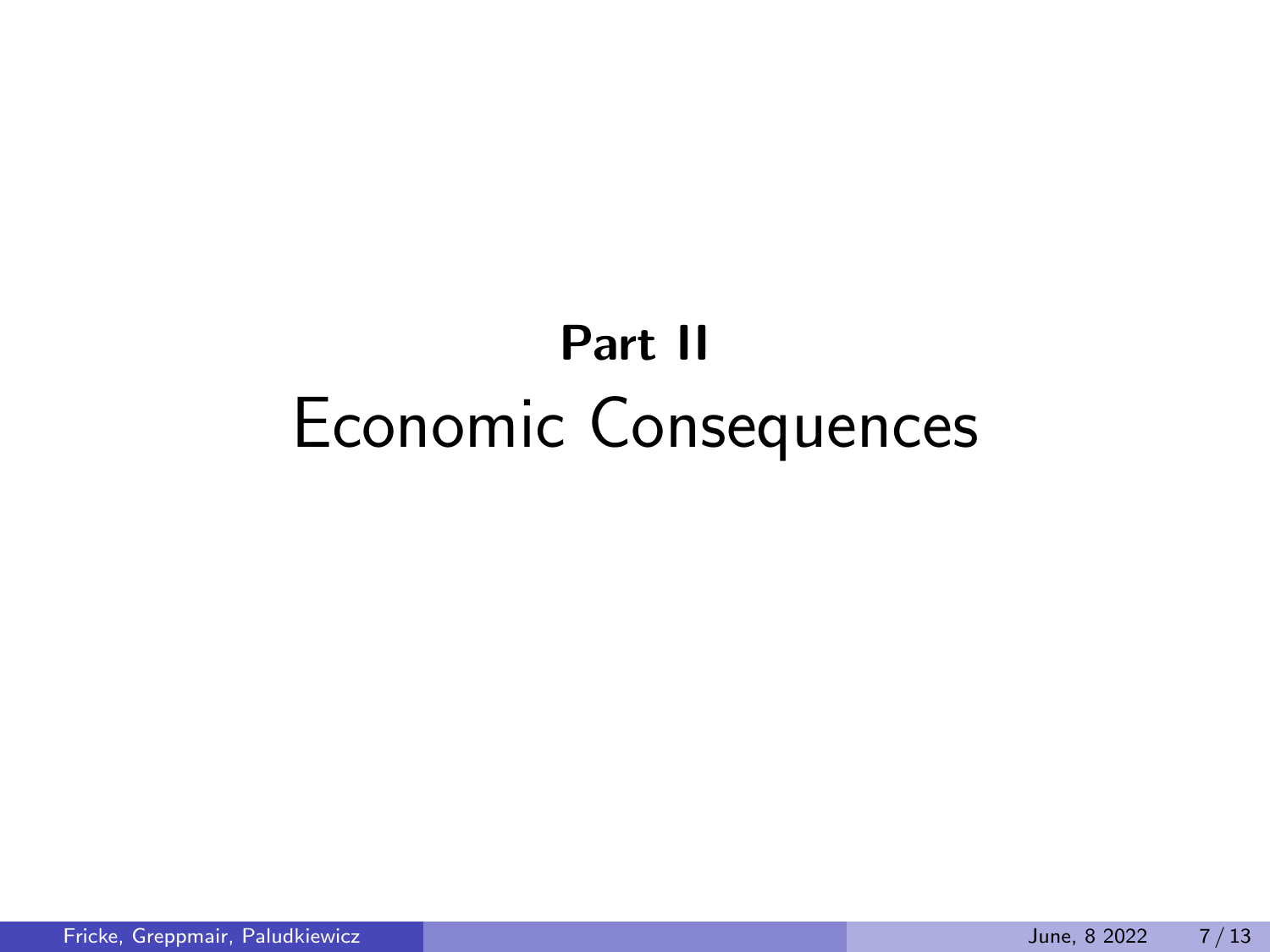#### Flow-Performance Relationship [Regression](#page-28-0) Descriptive Evidence

<span id="page-12-0"></span>

(d) Prime VNAV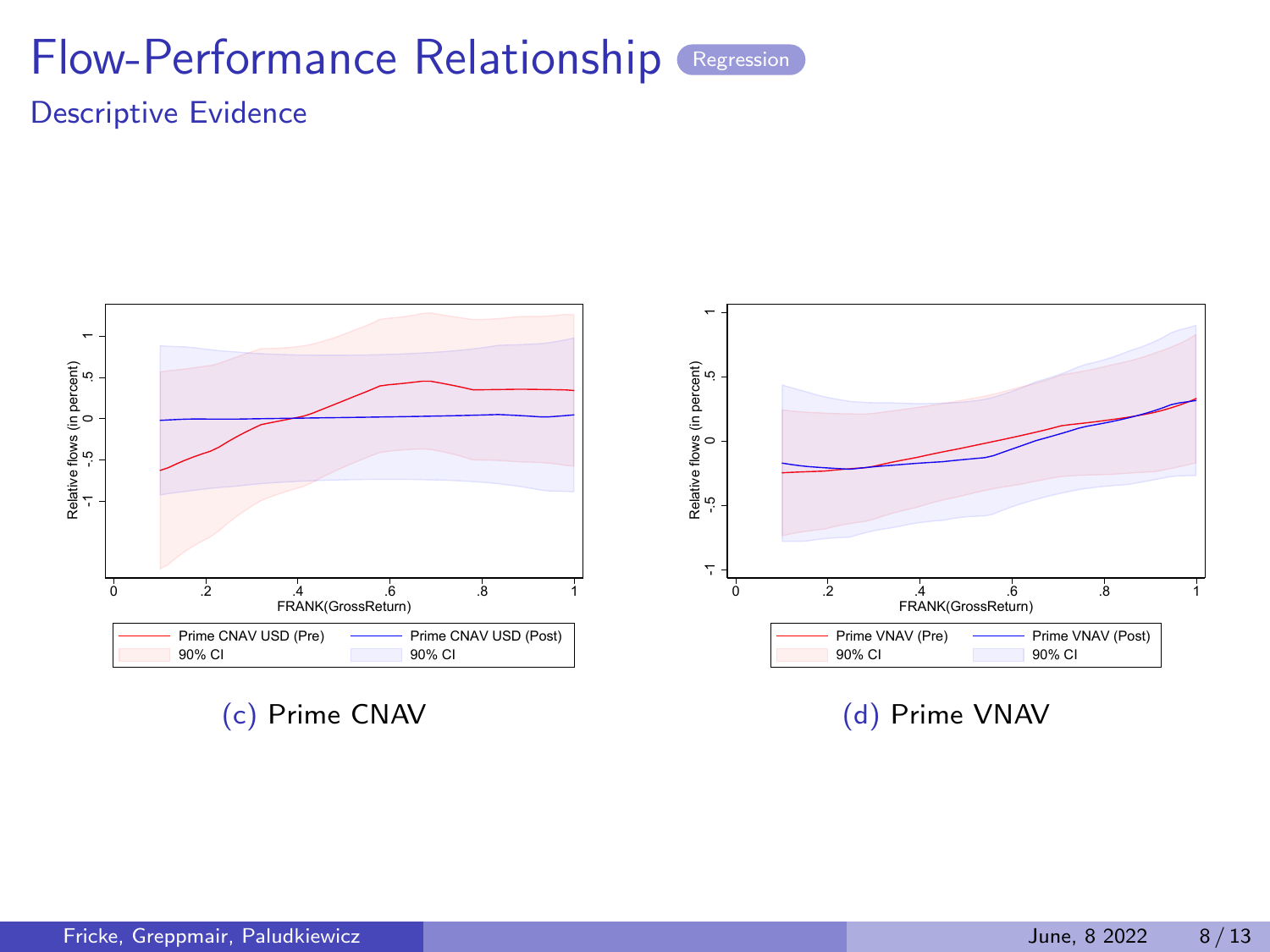# <span id="page-13-0"></span>Results: Less Risk-Taking

|                                 | (1)           | (2)                  | (3)            | (4)            |
|---------------------------------|---------------|----------------------|----------------|----------------|
|                                 | Holdings Risk | <b>Bank Holdings</b> | Corp. Holdings | Cash Holdings  |
| Post $\times$ USD $\times$ CNAV | $-0.4384***$  | $-0.1497***$         | $-0.0829*$     | $0.1880**$     |
|                                 | $(-2.71)$     | $(-3.39)$            | $(-1.90)$      | (2.18)         |
| adj. R2                         | .05756        | .05111               | .02431         | .04123         |
| Obs.                            | 3125          | 3125                 | 3125           | 3125           |
|                                 | (5)           | (6)                  | (7)            | (8)            |
|                                 | Gov. Holdings | Portfolio Maturity   | Spread         | Spread Squared |
| Post $\times$ USD $\times$ CNAV | 0.0033        | $-0.0809$ ***        | $-0.0880$      | $-0.2580**$    |
|                                 | (0.10)        | (-2.82)              | $(-1.37)$      | $(-2.57)$      |
| adj. R2                         | .0110         | .0195                | .0214          | .0356          |
| Obs.                            | 3125          | 3125                 | 3125           | 3125           |
| Controls                        | Yes           | Yes                  | Yes            | Yes            |
| Fund FE                         | Yes           | Yes                  | Yes            | Yes            |
| Time x USD FE                   | Yes           | Yes                  | Yes            | Yes            |
| Time x CNAV FE                  | Yes           | Yes                  | Yes            | Yes            |

#### $Post = 1$  after October 2015

| Fricke, Greppmair, Paludkiewicz |  | 9/13<br>June. 8 2022 |
|---------------------------------|--|----------------------|
|---------------------------------|--|----------------------|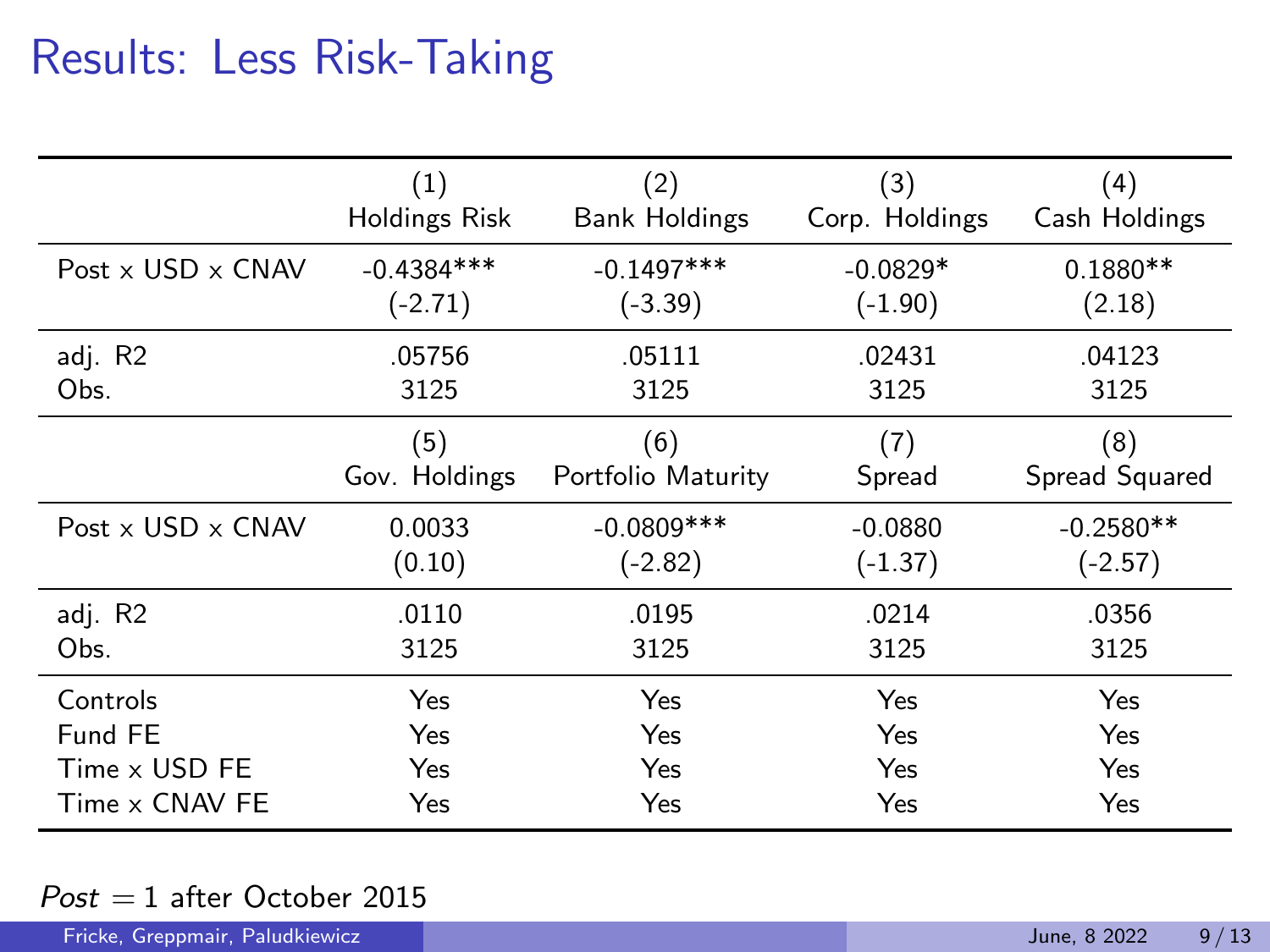# Results: Increased Concentration of MMF Sector

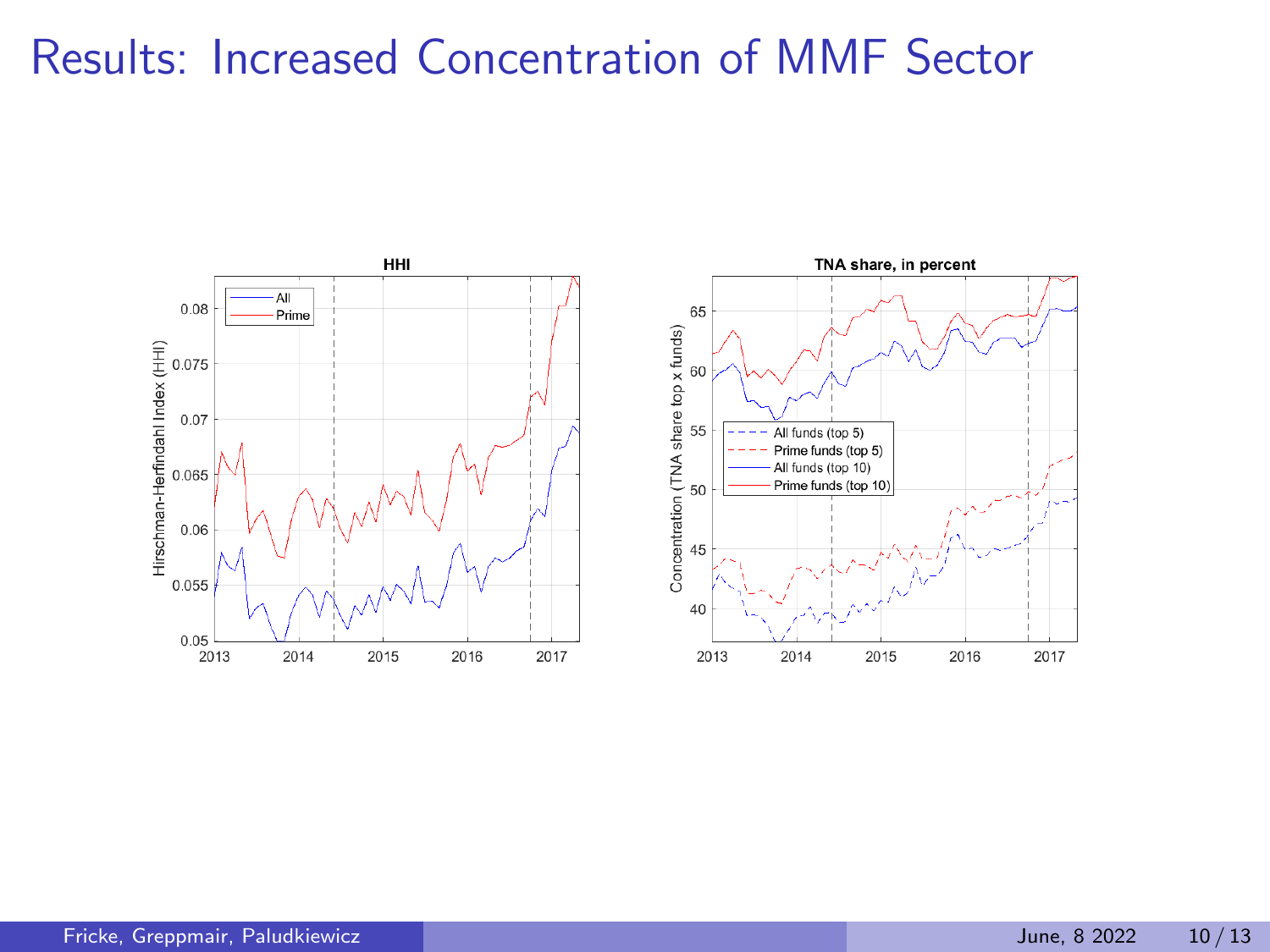# Results: EU MMF Regulation and COVID-19 [Regression](#page-29-0)

<span id="page-15-0"></span>

(f) EUR Funds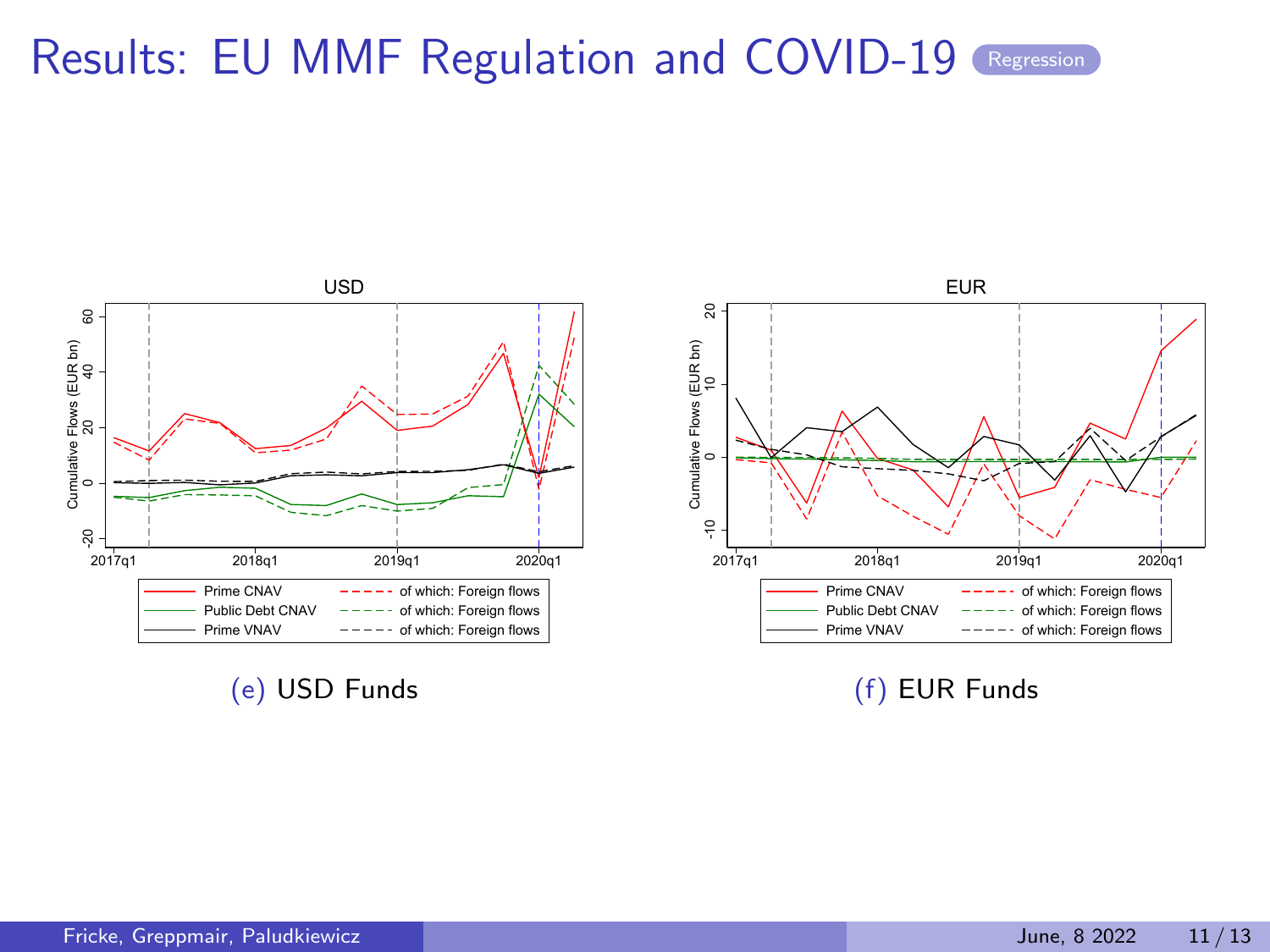# Potentially Contaminating Events: US Monetary Policy

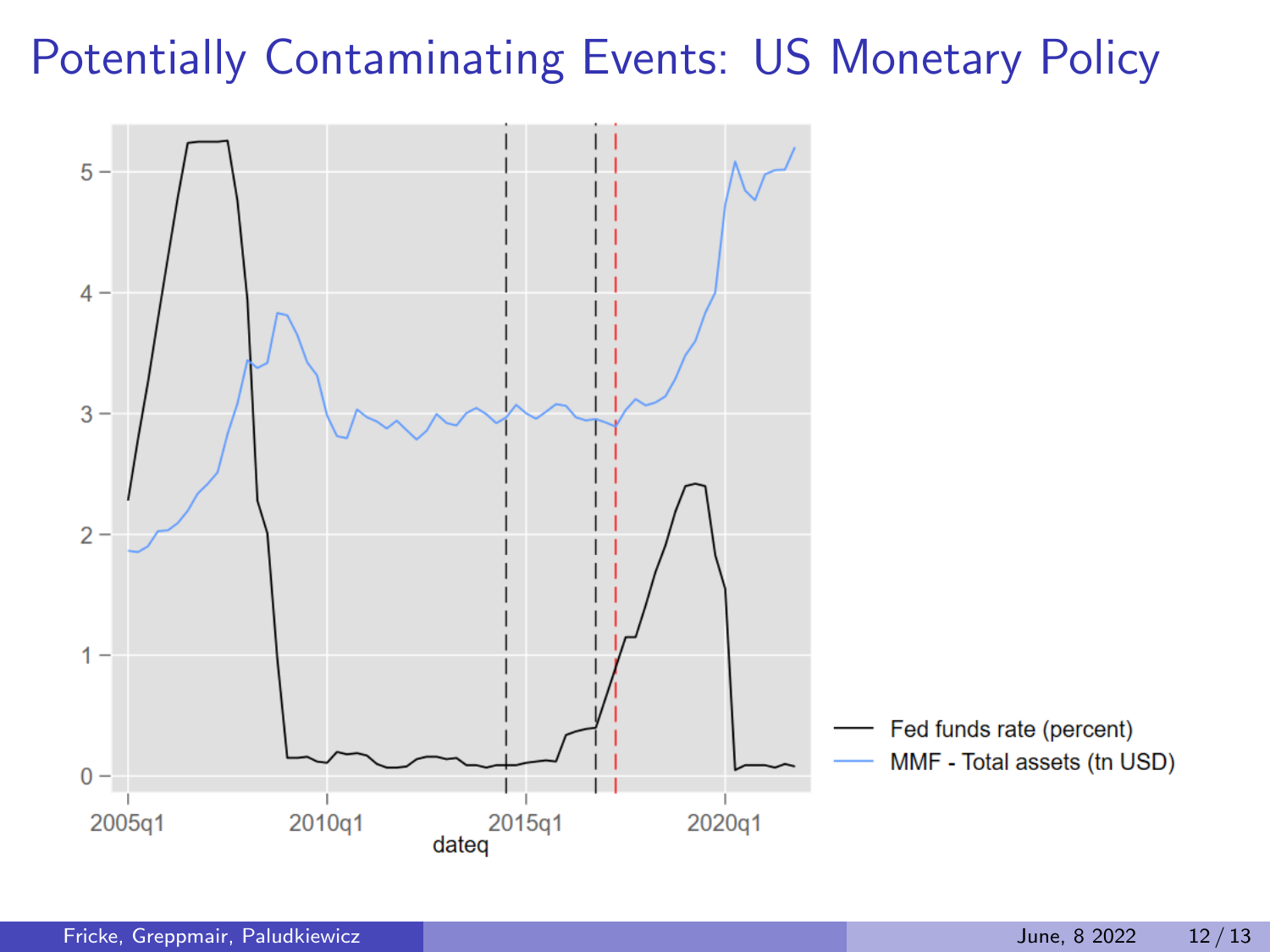### Conclusion

**•** Findings:

- $\triangleright$  US reform made euro area USD prime CNAVs more attractive (large foreign inflows) and more stable (lower FPR, less risk-taking)
- ▶ US reform made euro area MMF sector more concentrated and less stable (Covid-19 outflows, run risk)
- Policy implications:
	- $\triangleright$  Ongoing policy discussions on MMF instabilities (COVID-19)
		- $\star$  FSB policy proposals 2021 set the ground
		- $\star$  Jurisdictions with (specific) implementation
		- $\star$  e.g. different anti-dilution tools (swing prices, redemption fees,...)
	- ▶ Potential spillovers of future reforms need to be assessed carefully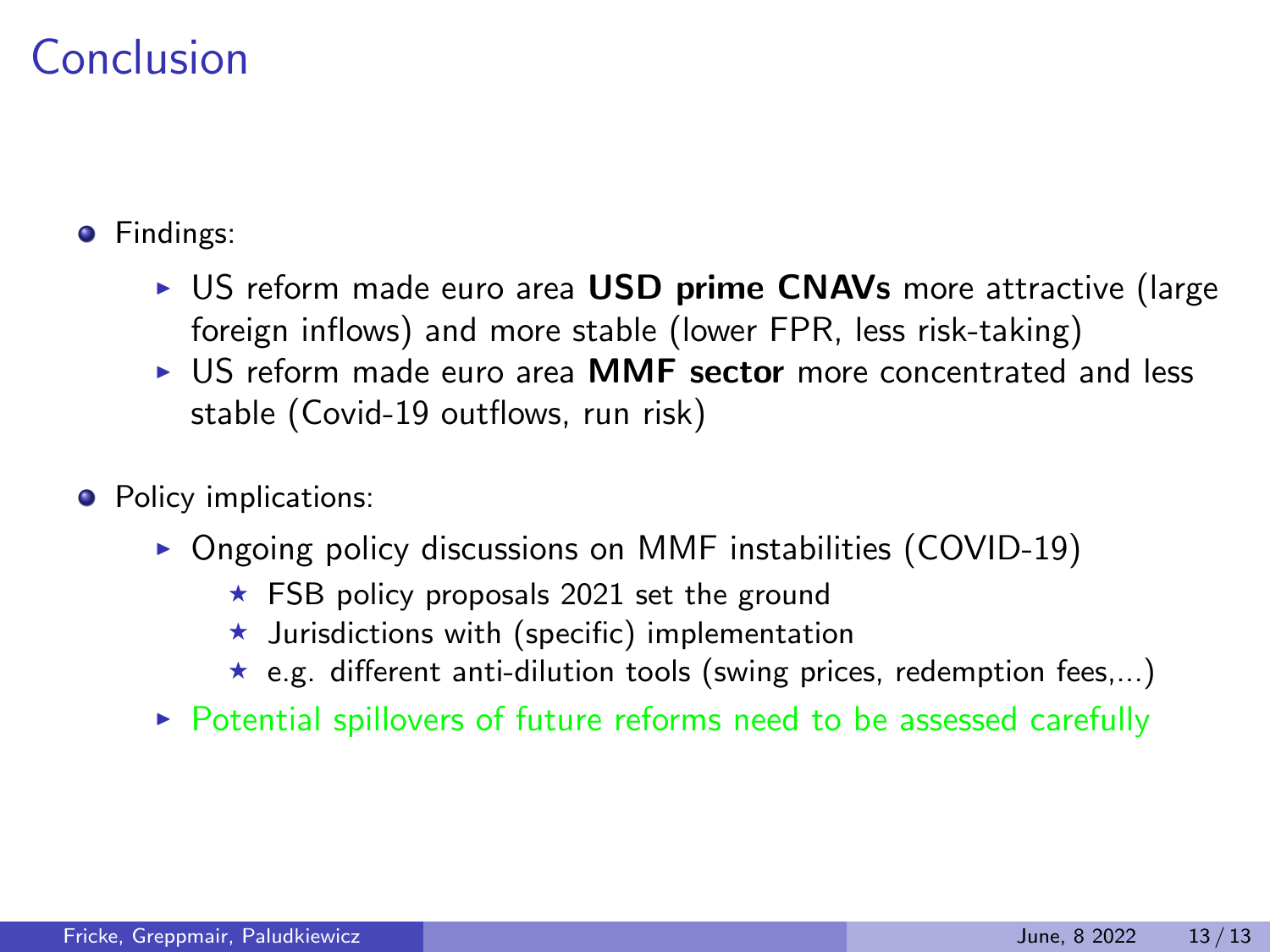# Additional Slides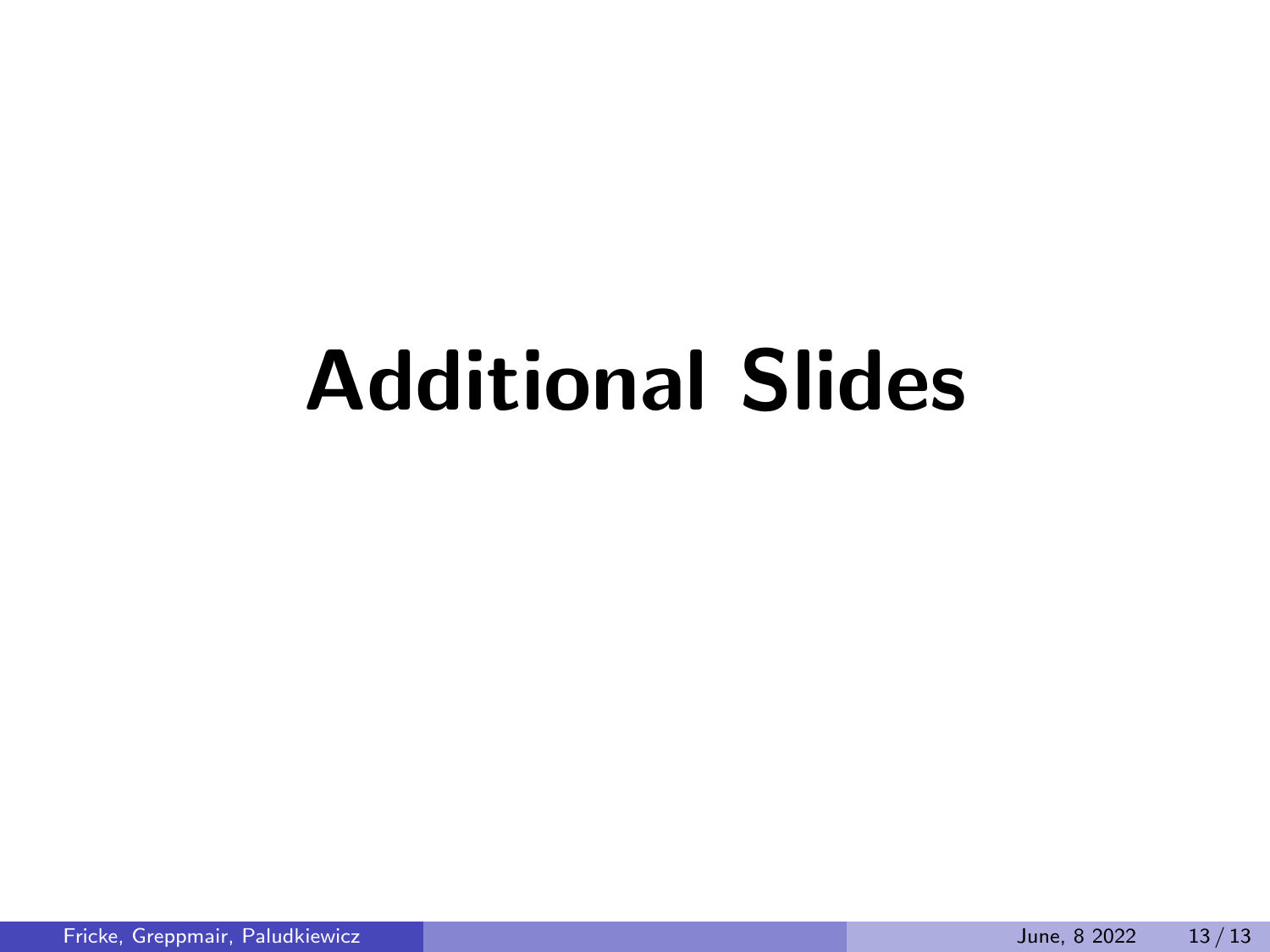<span id="page-19-0"></span>

|                                         | <b>Insitutional Investor</b>      | <b>Retail Investor</b>                                                                                  |
|-----------------------------------------|-----------------------------------|---------------------------------------------------------------------------------------------------------|
| Government<br><b>Including Treasury</b> |                                   | <b>Stable NAV, No Liquidity Fees, No Redemption Gates</b><br>Must invest only in government securities* |
| Prime                                   | <b>Floating NAV</b>               | <b>Stable NAV</b>                                                                                       |
| (Commercial Paper)                      | Liquidity Fees / Redemption Gates | Liquidity Fees / Redemption Gates                                                                       |
| <b>Municipal</b>                        | <b>Floating NAV</b>               | <b>Stable NAV</b>                                                                                       |
| (Tax-Exempt)                            | Liquidity Fees / Redemption Gates | Liquidity Fees / Redemption Gates                                                                       |

Source: [https://www.gsam.com/content/dam/gsam/images/us/en/campaigns/liquidity-center/3\\_LS\\_US\\_](https://www.gsam.com/content/dam/gsam/images/us/en/campaigns/liquidity-center/3_LS_US_RegReform_160415-01.png) [RegReform\\_160415-01.png](https://www.gsam.com/content/dam/gsam/images/us/en/campaigns/liquidity-center/3_LS_US_RegReform_160415-01.png)

Fricke, Greppmair, Paludkiewicz June, 8 2022 13 / 13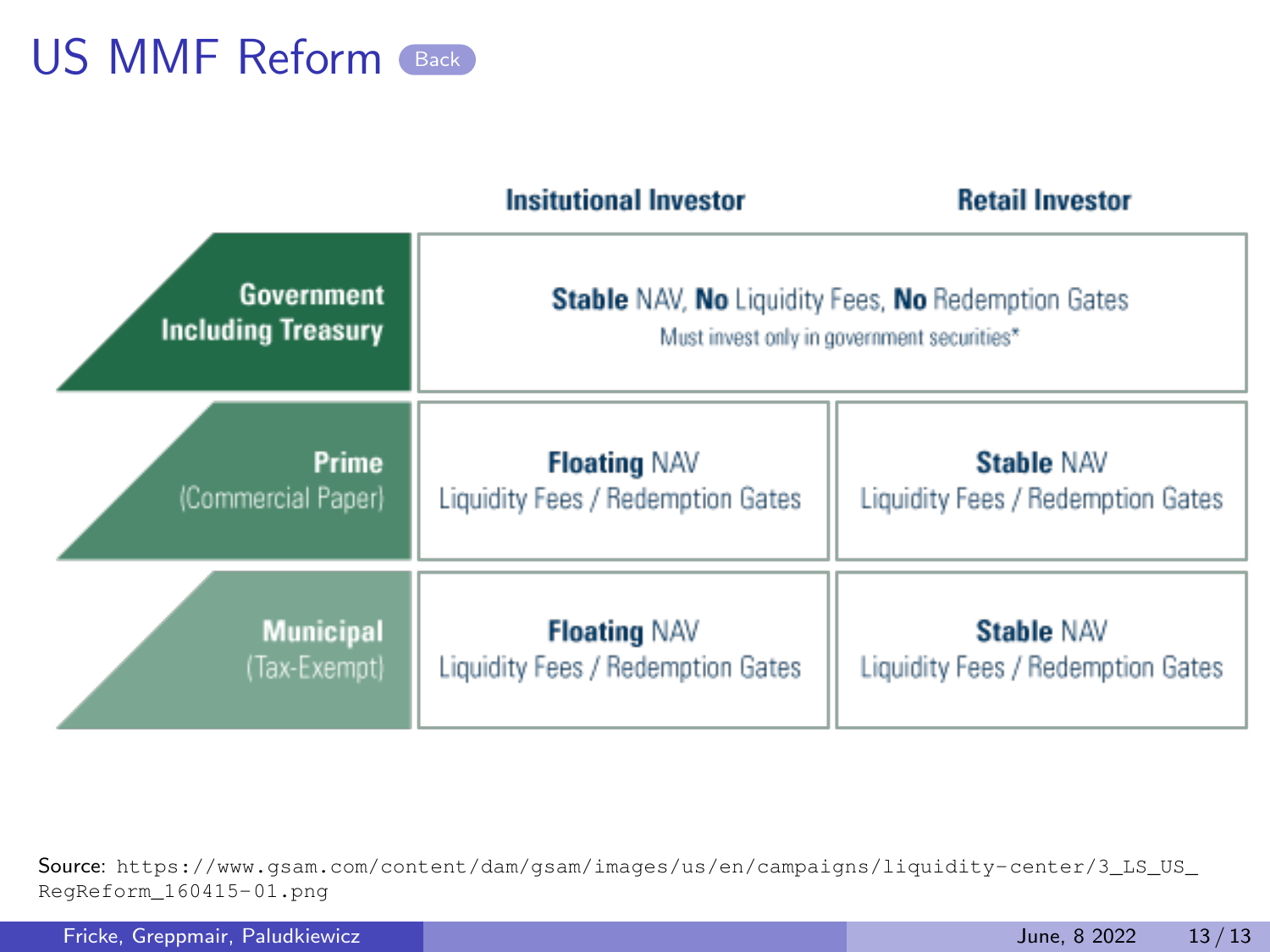|                                              | Pre-January 2019:<br><b>Current Fund</b>   |                                                 | Post-January 2019: New Fund Types                                                                                                          |                                                      |
|----------------------------------------------|--------------------------------------------|-------------------------------------------------|--------------------------------------------------------------------------------------------------------------------------------------------|------------------------------------------------------|
|                                              | <b>CNAV Fund</b>                           | <b>Public Debt</b><br>(Government) CNAV<br>Fund | <b>Low Volatility NAV</b><br><b>Fund (LVNAV)</b>                                                                                           | <b>Short-Term Variable</b><br><b>NAV Fund (VNAV)</b> |
| Minimum<br><b>Daily Liquidity</b>            | 20%1                                       | 10%                                             | 10%                                                                                                                                        | 7.5%                                                 |
| <b>Minimum Weekly</b><br>Liquidity           | 30%1                                       | 30%                                             | 30%                                                                                                                                        | 15%                                                  |
| Max WAM                                      | 60 days                                    | 60 days                                         | 60 days                                                                                                                                    | 60 days                                              |
| Max WAI                                      | 120 days                                   | 120 days                                        | 120 days                                                                                                                                   | 120 days                                             |
| Maximum Maturity of<br><i>investments</i>    | 397 days                                   | 397 days                                        | 397 days                                                                                                                                   | 397 days                                             |
| <b>Accounting Method</b>                     | <b>Amortised Cost</b><br><b>Accounting</b> | <b>Amortised Cost</b><br><b>Accounting</b>      | <b>Amortised Cost</b><br>Accounting up to 75<br>davs<br>Mark-to-market $> 75$<br>davs                                                      | Mark-to-market<br>Variable NAV                       |
| Threshold to Trade at<br><b>Constant NAV</b> | 50bps                                      | 50bps                                           | 20bps                                                                                                                                      | <b>N/A</b>                                           |
| <b>NAV Method</b>                            | Fund pricing to two<br>decimal place       | Fund pricing to two<br>decimal place            | If the portfolio NAV<br>moves more than<br>20bps from<br>1.00/share then the<br>fund must use a NAV<br>per share to four<br>decimal places | Variable NAV to four<br>decimal places               |
| <b>Liquidity Fees and/or</b><br>Gates        | <b>UCITS/Prospectus</b>                    | <b>Liquidity-based fees</b><br>and/or Gates     | <b>Liquidity-based fees</b><br>and/or Gates                                                                                                | <b>UCITS/Prospectus</b>                              |

#### Short-Term Money Market Funds

Source: HSBC (2017): European Money Market Fund Reform Frequently Asked Questions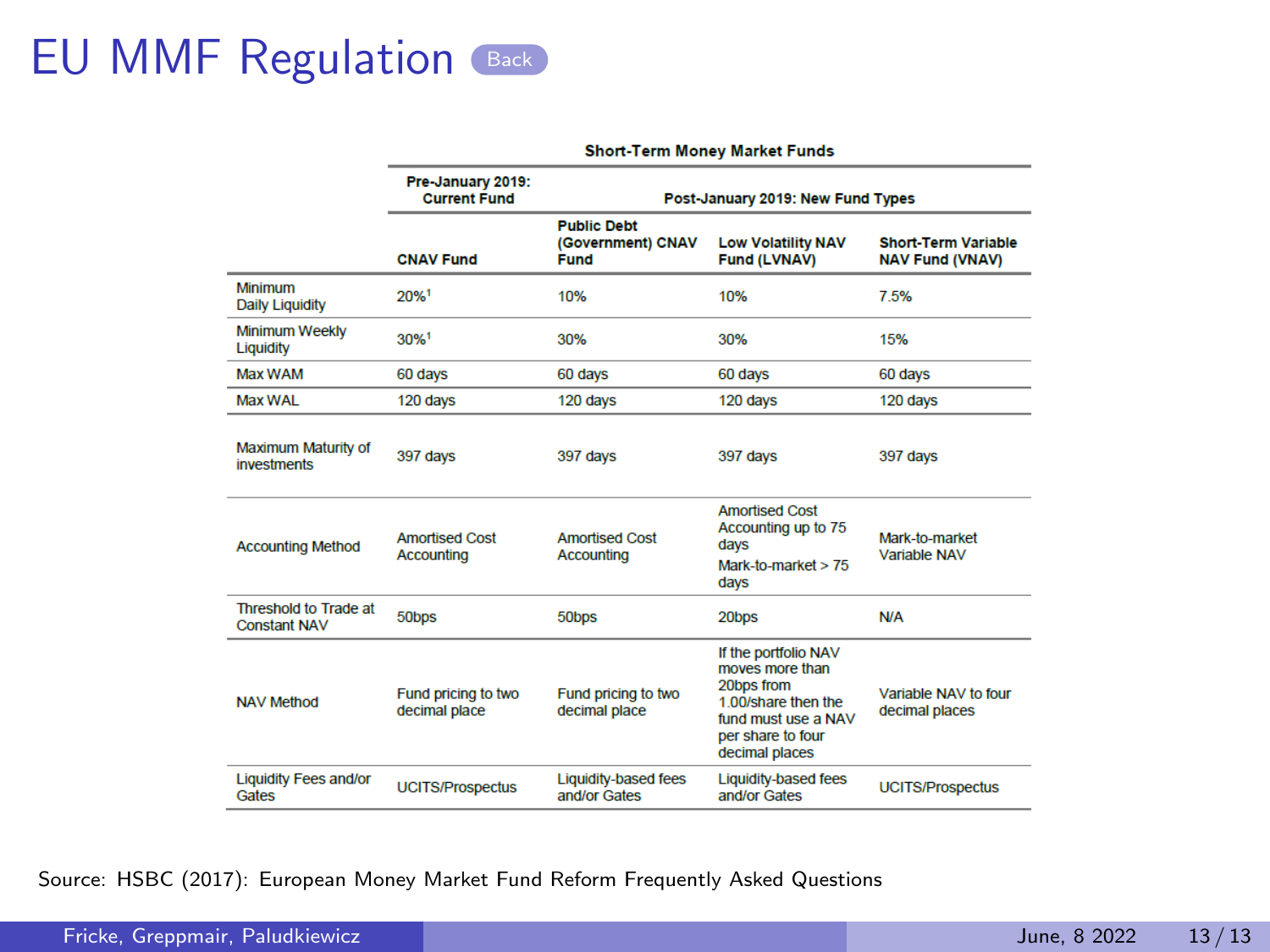#### <span id="page-21-0"></span>**o** US MMF Reform

- ▶ Cipriani and La Spada (2020), Baghai, Gianetti, and Jäger (2021)
- This paper: cross-border effects of the US MMF reform
- **Cross-border effects of financial regulation** 
	- $\blacktriangleright$  Demirguc-Kunt, Detragiache, and Merrouche (2013), Houston, Lin, and Ma (2012)
	- $\triangleright$  This paper: first to study cross-border effects of *MMFs*
- Fund sector increasingly competitive market
	- $\triangleright$  Wahal and Wang (2011), Baghai et al. (2021) focus on *increasing* competition
	- $\triangleright$  This paper: exogenous *reduction* in competition
- Role of non-bank financial intermediaries
	- **IN** Hashimoto and Krogstrup (2019), Kacperczyk and Schnabl (2016), Schmidt, Timmermann, and Wermers (2016), Chernenko and Sunderam (2014), Di Maggio and Kacperczyk (2017)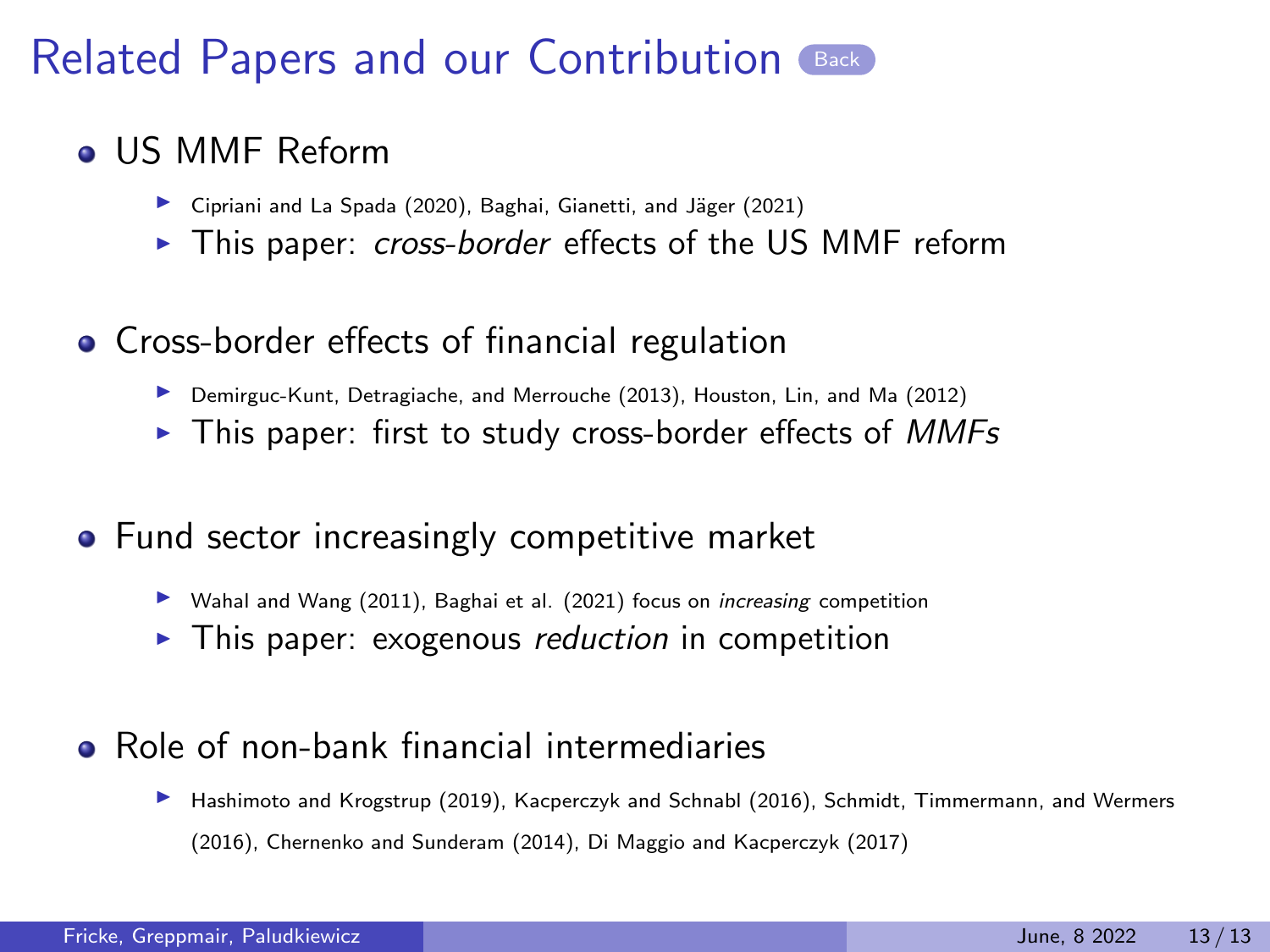<span id="page-22-0"></span>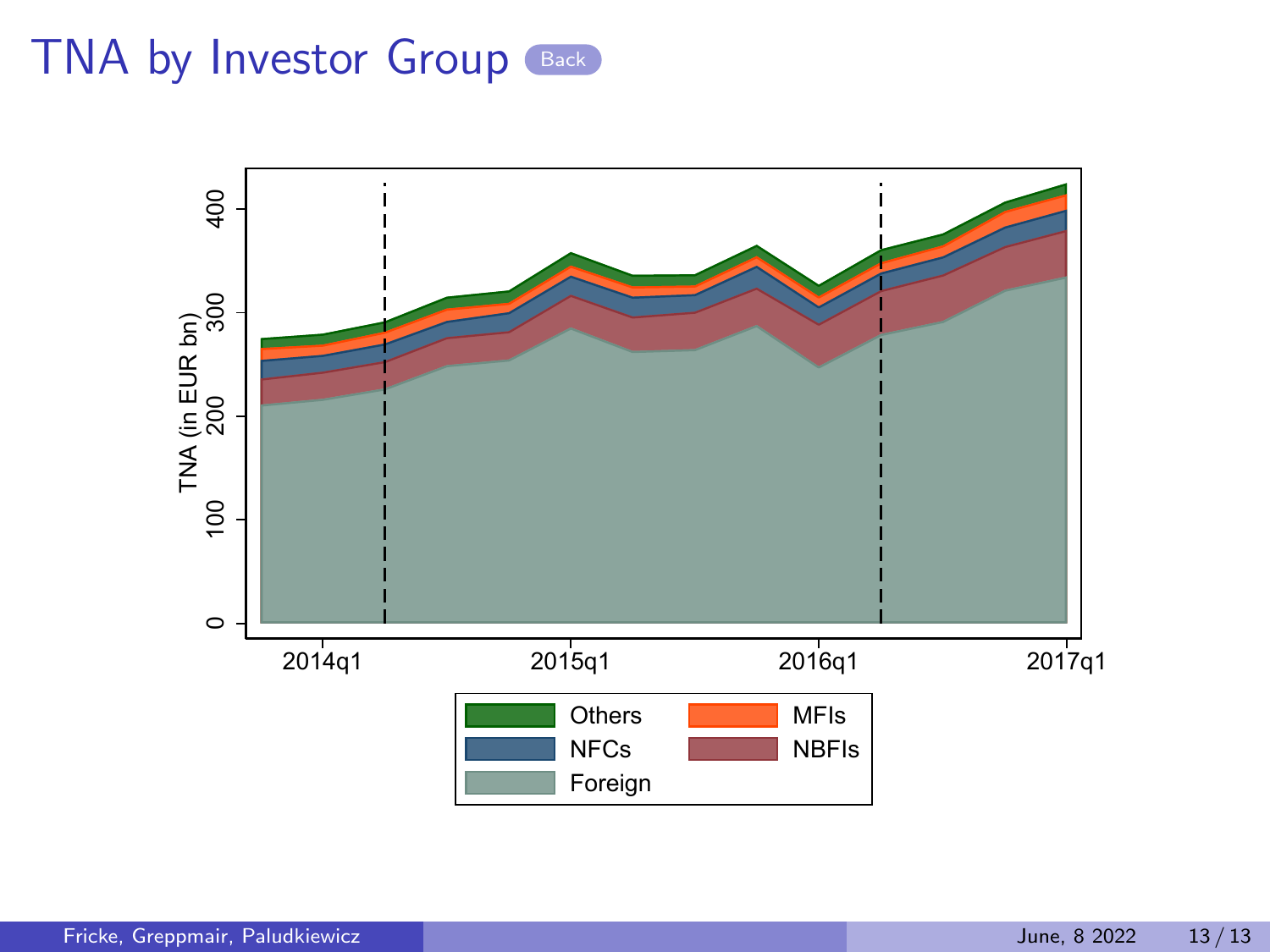<span id="page-23-0"></span>

| Dep. var.:<br><b>RelFlows</b>             | (1)<br>All           | (2)<br>Prime        | (3)<br>Prime           | (4)<br>Prime          |
|-------------------------------------------|----------------------|---------------------|------------------------|-----------------------|
| Announcement x USD                        | 0.0075<br>(1.03)     | 0.0063<br>(0.97)    | 0.0038<br>(0.60)       |                       |
| Announcement x CNAV                       |                      |                     | $-0.0147$<br>$(-0.84)$ |                       |
| Announcement x USD x CNAV                 |                      |                     | 0.0158<br>(1.06)       | 0.0147<br>(0.97)      |
| Implementation x USD                      | $0.0137**$<br>(2.02) | $0.0136*$<br>(1.78) | $-0.0116$<br>$(-1.30)$ |                       |
| Implementation x CNAV                     |                      |                     | $-0.0160$<br>$(-0.76)$ |                       |
| Implementation $\times$ USD $\times$ CNAV |                      |                     | $0.0552***$<br>(3.20)  | $0.0532***$<br>(2.93) |
| adj. R2<br>Obs                            | .01472<br>5102       | .01374<br>4667      | .01469<br>4667         | .01444<br>4667        |
| <b>Eund controls</b><br>Fund FE           | Yes<br>Yes           | Yes<br>Yes          | Yes<br>Yes             | Yes<br>Yes            |
| Time FE                                   | Yes                  | Yes                 | Yes                    | ۰                     |
| Time x USD FE<br>Time x CNAV FE           | No<br>No             | No<br>No            | No<br>No               | Yes<br>Yes            |

Announcement  $= 1$  between July 2014 and September 2016  $Implementation = 1$  after October 2016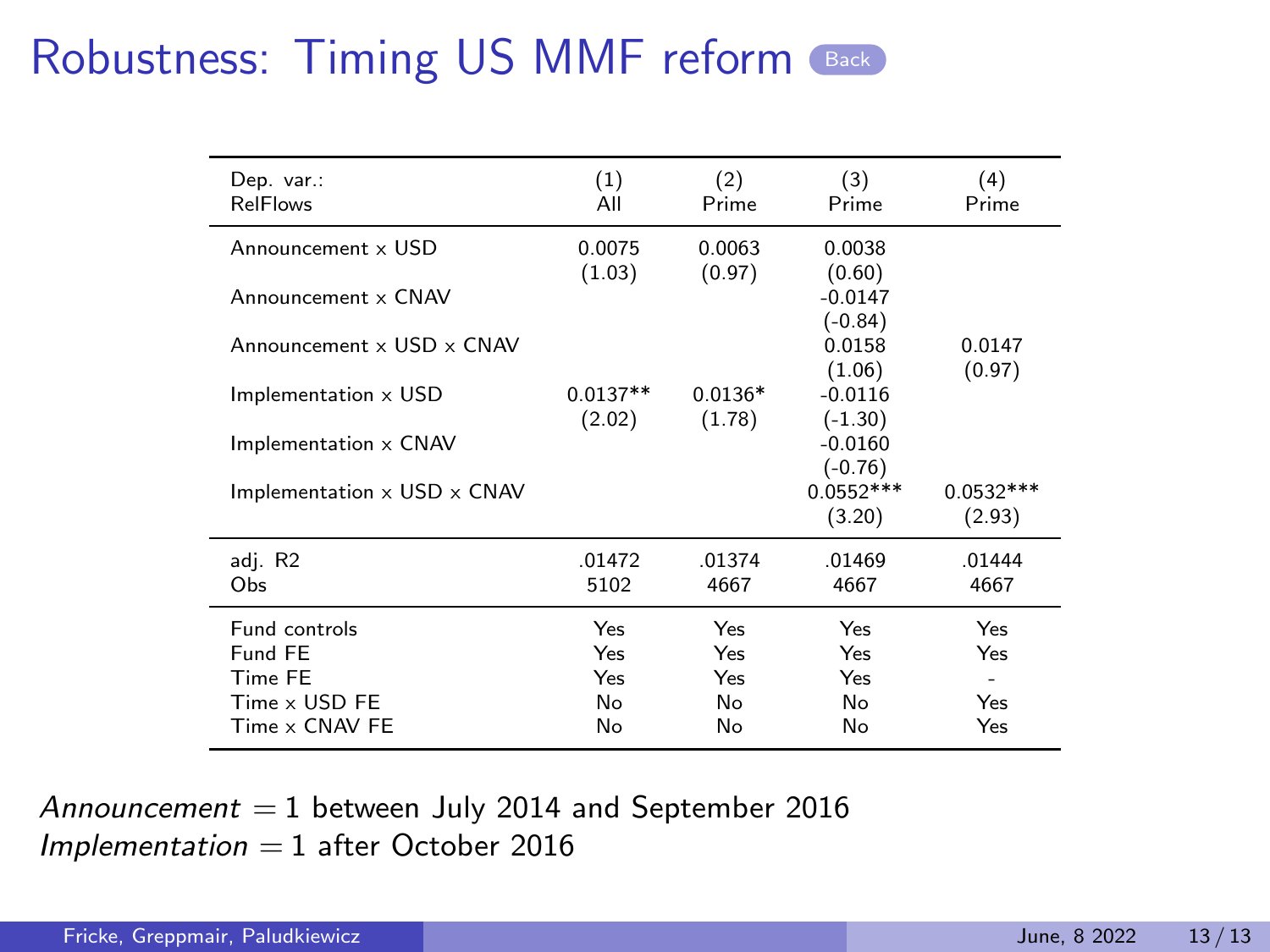<span id="page-24-0"></span>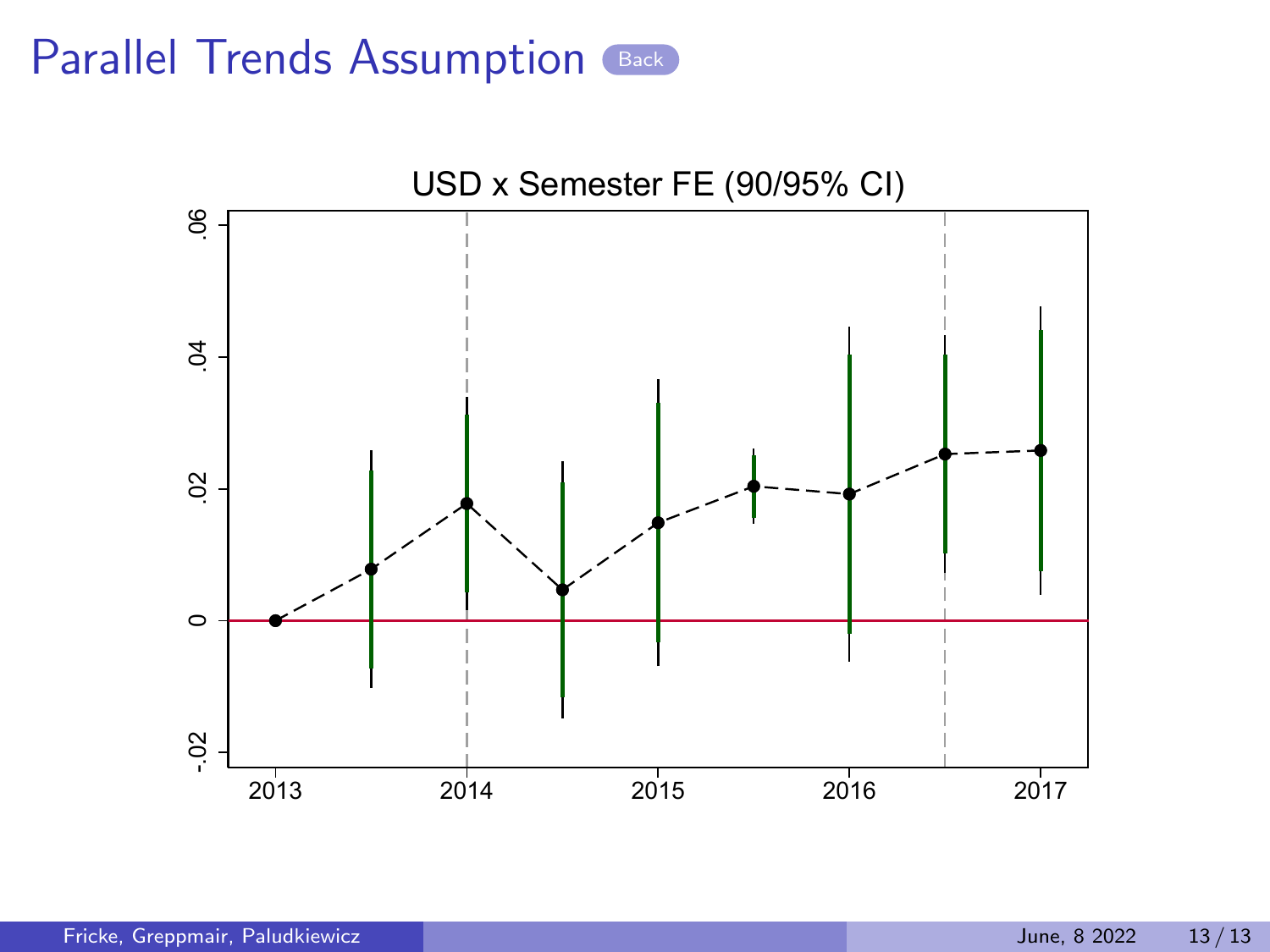#### Robustness: Fund Flows - SHS Ownership Data ([Back](#page-10-0))

<span id="page-25-0"></span>

| Dep. var.:                      | (1)      | (2)     | (3)          | (4)         | 5)          | (6)    |
|---------------------------------|----------|---------|--------------|-------------|-------------|--------|
| <b>RelFlows</b>                 | Total    | Foreign | <b>NBFIs</b> | <b>NFCs</b> | <b>MFIs</b> | Others |
| Post $\times$ USD $\times$ CNAV | $0.10**$ | $0.05*$ | 0.01         | $-0.01$     | 0.00        | 0.02   |
|                                 | (2.28)   | (1.97)  | (0.62)       | (-1.47)     | (1.01)      | (1.57) |
| adj. R2                         | .0343    | .0435   | .0105        | .1164       | .0388       | .0467  |
| Obs.                            | 1069     | 1053    | 852          | 728         | 694         | 932    |
| Controls                        | Yes      | Yes     | Yes          | Yes         | Yes         | Yes    |
| Fund FE                         | Yes      | Yes     | Yes          | Yes         | Yes         | Yes    |
| Time x USD FE                   | Yes      | Yes     | Yes          | Yes         | Yes         | Yes    |
| Time x CNAV FE                  | Yes      | Yes     | Yes          | Yes         | Yes         | Yes    |

 $Post = 1$  after October 2015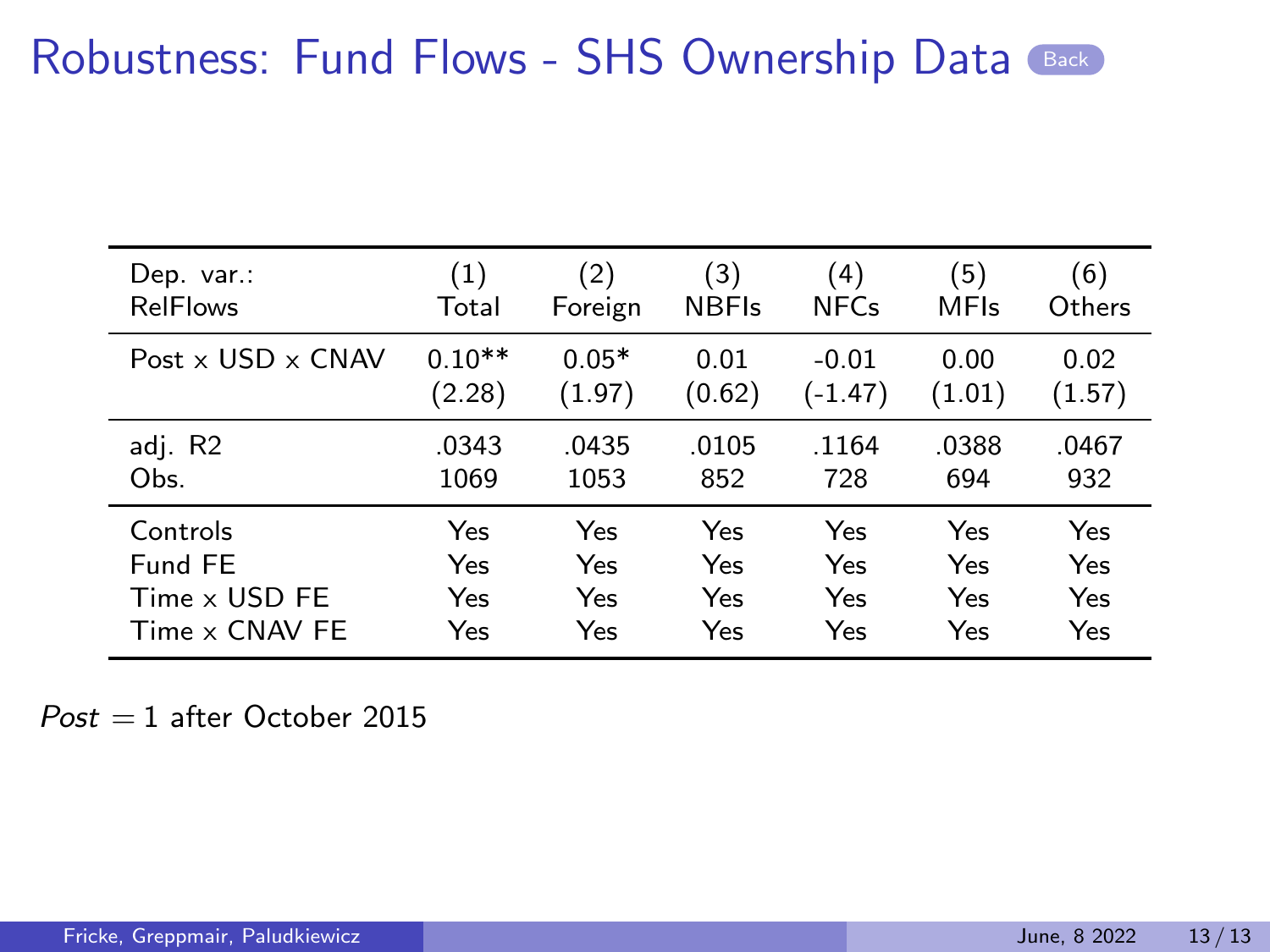#### Fund Flows - Within Family Flows ([Back](#page-10-0))

<span id="page-26-0"></span>

|                                                                 | (1)        | (2)                 | (3)                      |
|-----------------------------------------------------------------|------------|---------------------|--------------------------|
| Family US Outflow(t-1) $\times$ Post $\times$ USD               | $-0.0993*$ | $-0.0125$           | 0.0481                   |
|                                                                 | $(-1.73)$  | $(-0.22)$<br>0.0529 | (0.66)<br>0.0196         |
| Family US Outflow(t-1) $\times$ Post $\times$ CNAV              |            | (1.16)              | (0.25)                   |
| Family US Outflow(t-1) $\times$ Post $\times$ USD $\times$ CNAV |            | $-0.1571***$        | $-0.2291***$             |
|                                                                 |            | $(-2.78)$           | $(-3.23)$                |
| Family US Inflow(t-1) $\times$ Post $\times$ USD                | 0.0011     | 0.0034              | $-0.0180$                |
|                                                                 | (0.01)     | (0.08)              | $(-0.26)$                |
| Family US Inflow(t-1) $\times$ Post $\times$ CNAV               |            | $-0.1100$           | $-0.0978$                |
|                                                                 |            | $(-1.29)$           | $(-0.65)$                |
| Family US Inflow(t-1) $\times$ Post $\times$ USD $\times$ CNAV  |            | 0.1195              | 0.1288                   |
|                                                                 |            | (1.28)              | (0.77)                   |
| Adj. R2                                                         | $-.0065$   | $-.0113$            | $-.0131$                 |
| Obs.                                                            | 1309       | 1309                | 1239                     |
| Controls                                                        | Yes        | Yes                 | Yes                      |
| Fund FE                                                         | Yes        |                     |                          |
| Time FE                                                         | Yes        |                     | $\overline{\phantom{a}}$ |
| Time x USD FE                                                   | No         | <b>Yes</b>          | Yes                      |
| Time x CNAV FE                                                  | No         | Yes                 | Yes                      |
| Time x Fund Family FE                                           | No         | No                  | Yes                      |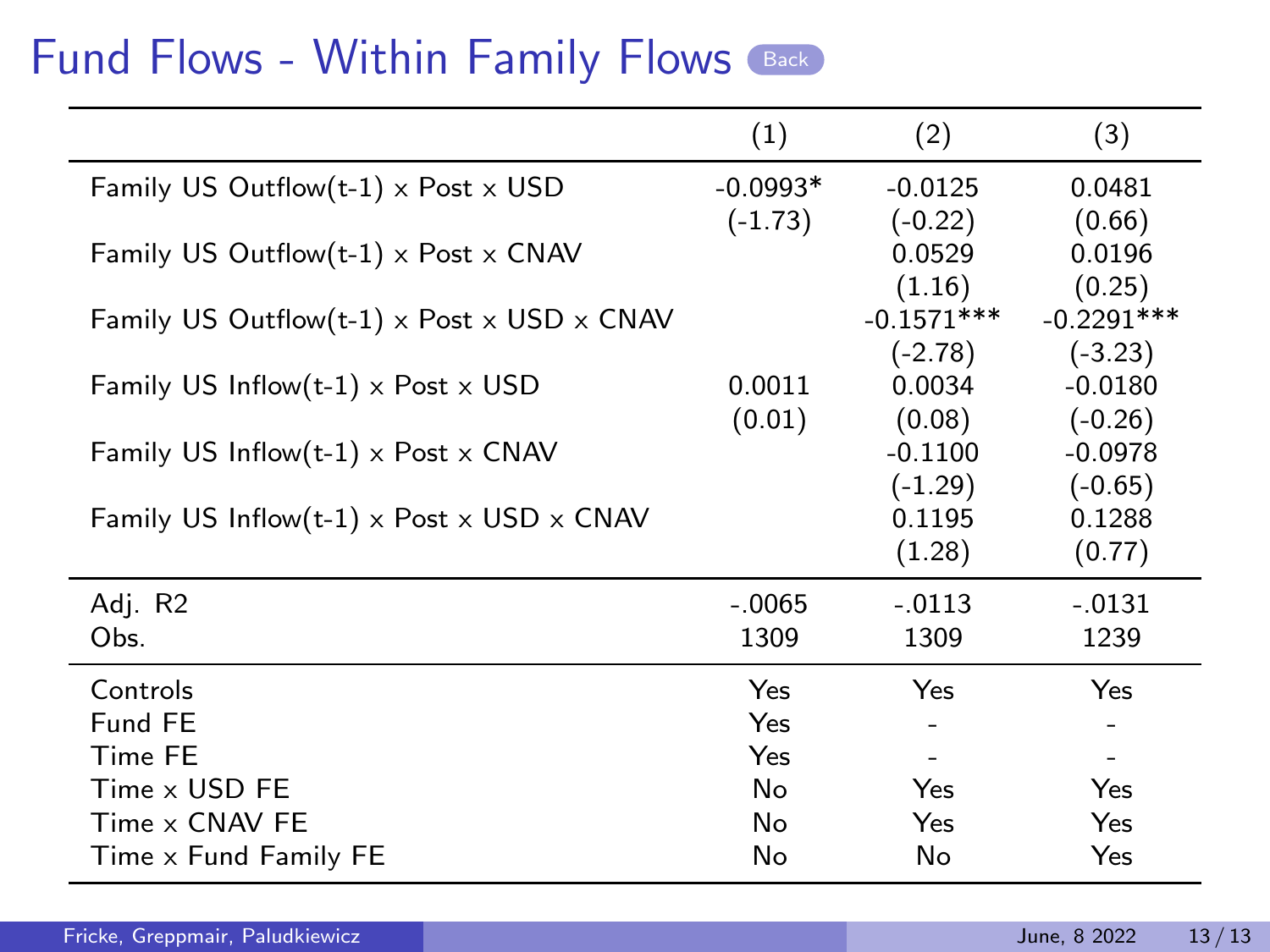|                                                                                                                         | (1)<br><b>Baseline</b>               | (2)<br>Has No<br>US Prime             | (3)<br>Has<br><b>US Prime</b>        | (4)<br>Interaction                              |
|-------------------------------------------------------------------------------------------------------------------------|--------------------------------------|---------------------------------------|--------------------------------------|-------------------------------------------------|
| Post $\times$ USD $\times$ CNAV<br>Post x USD x CNAV x Has US Prime                                                     | $-0.0447$<br>$(-1.54)$               | $-0.0914**$<br>$(-2.21)$              | 0.0263<br>(1.17)                     | $-0.0822*$<br>$(-1.94)$<br>$0.1077**$<br>(2.17) |
| adj. R2<br>Obs.                                                                                                         | .07081<br>4667                       | .06486<br>3331                        | .1245<br>1336                        | .06494<br>4667                                  |
| Controls<br>Fund FE<br>Time x USD FE<br>Time x CNAV FE<br>Time x USD x Has US Prime FE<br>Time x CNAV x Has US Prime FE | Yes<br>Yes<br>Yes<br>Yes<br>No<br>No | Yes<br>Yes<br>Yes<br>Yes<br>No.<br>No | Yes<br>Yes<br>Yes<br>Yes<br>No<br>No | Yes<br>Yes<br>Yes<br>Yes                        |

 $Post = 1$  after October 2015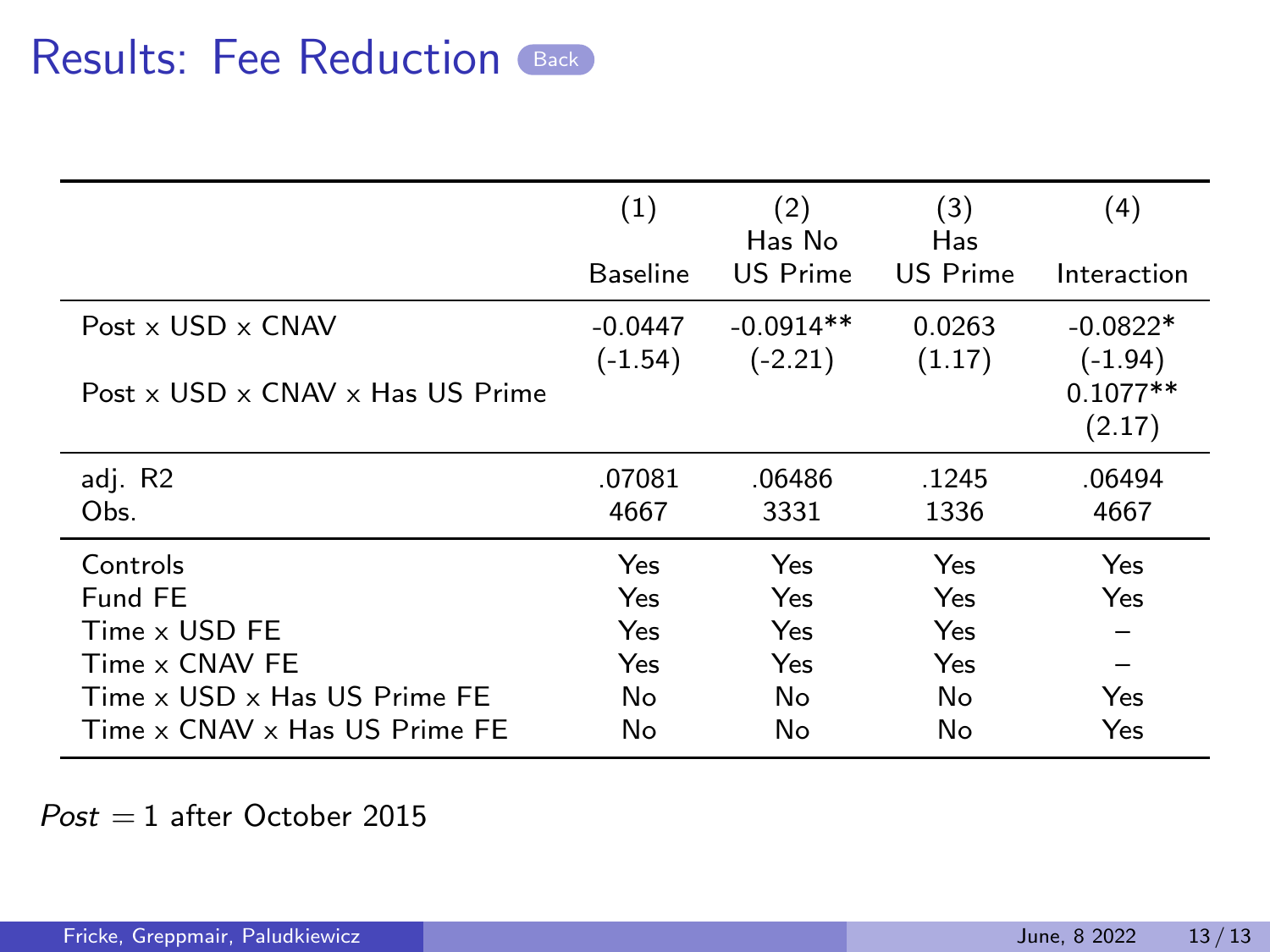<span id="page-28-0"></span>

| Dep. var.:<br><b>RelFlows</b>                            | (1)<br>Baseline         | (2)<br>Piecewise         |
|----------------------------------------------------------|-------------------------|--------------------------|
| $FRANK(t-1) \times Post \times USD \times CNAV$          | $-0.1240*$<br>$(-1.89)$ |                          |
| High - FRANK $(t-1)$ x Post x USD x CNAV                 |                         | $-0.0402**$<br>$(-2.38)$ |
| Medium - $FRANK(t-1) \times Post \times USD \times CNAV$ |                         | $-0.0085$<br>$(-1.05)$   |
| Low - $FRANK(t-1) \times Post \times USD \times CNAV$    |                         | $-0.0089$<br>$(-0.25)$   |
| adj. R2<br>Obs                                           | .021<br>4598            | .018<br>4598             |
| Controls                                                 | Yes                     | Yes                      |
| Fund FF<br>Time x USD FE<br>Time x CNAV FE               | Yes<br>Yes<br>Yes       | Yes<br>Yes<br>Yes        |

 $Post = 1$  after October 2015  $FRANK = fractional$  performance rank